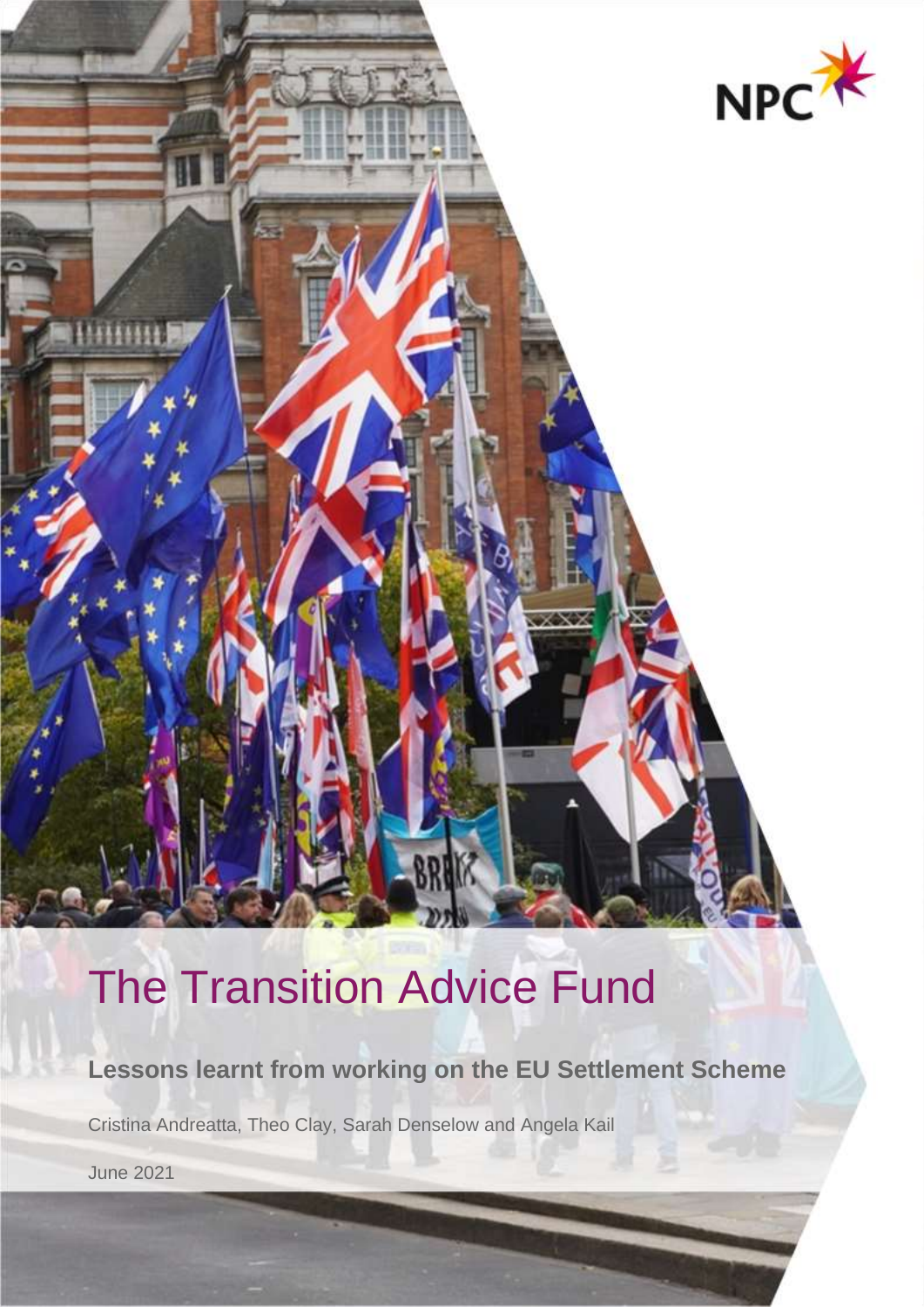

## <span id="page-1-0"></span>Executive Summary

The Transition Advice Fund (TAF) was a pooled fund set up in 2017 to protect the right of all EU citizens already in the UK to live and work following the vote to leave the European Union in 2016.

There was a real fear that we could see a repeat of the Windrush scandal, yet the need for civil society involvement to ensure the EU Settlement Scheme would work for everyone was not widely recognised. TAF highlighted the issues, coordinated responses, and built the capacity of the charity sector to deal with a new problem. As TAF concludes its work, this report details what the fund achieved, what work is still left to do, and where the fund made missteps.

The EU Settlement Scheme (EUSS) is very different to previous British immigration schemes, which are infamous for being long, complicated, and expensive. Whether the EUSS has been successful will not be settled for many years. It has though been easier, cheaper, and more complete than originally feared, thanks in part to the contribution of TAF-funded organisations. At the time of publication, nearly five million people have applied to protect their right to live in the UK.

TAF shaped the Settlement Scheme in important ways. TAF grantees revealed how many vulnerable people there were likely to be, successfully campaigned for the abolition of the £65 fee, secured better protection for victims of domestic violence, and highlighted the issues faced by looked after children, people with criminal convictions, and people without access to the internet.

Yet as the deadline passes, important questions remain unanswered—such as how people can prove their status without a physical document, and the grey area of Pre-Settled Status. For vulnerable people it may be many years before these questions are answered, which means there is still important work to be done in collating evidence about how the scheme is going, and campaigning for the rights of vulnerable people. We hope this report helps those who continue to campaign for EU citizens who have made the UK their home.

We are grateful to those who have funded TAF: Unbound Philanthropy, The Legal Education Foundation, The Paul Hamlyn Foundation, Barrow Cadbury Trust, and Open Society Foundation for their guidance and support, and most importantly for giving us the chance to work with so many excellent charity partners on such an important issue.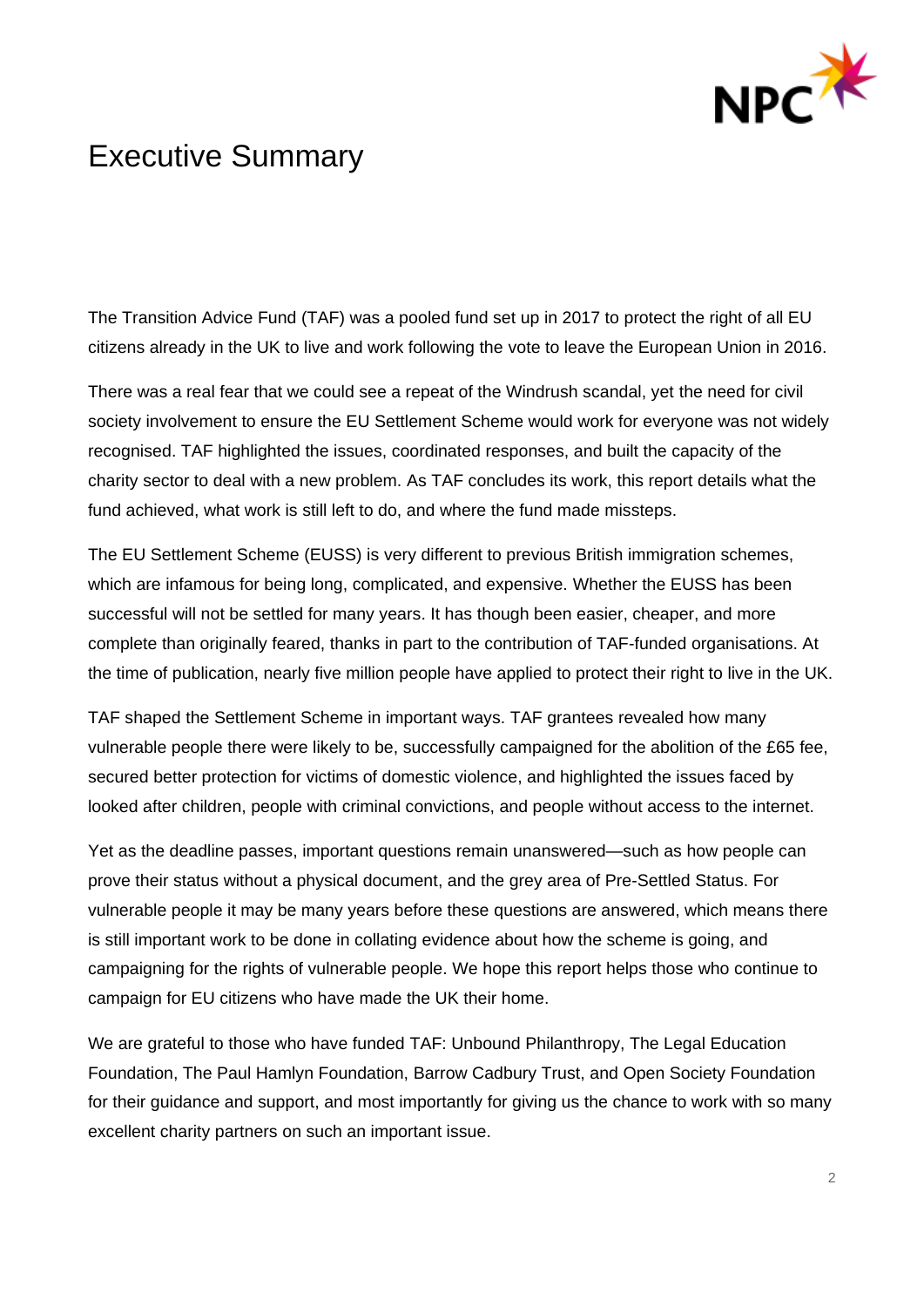## <span id="page-2-0"></span>Contents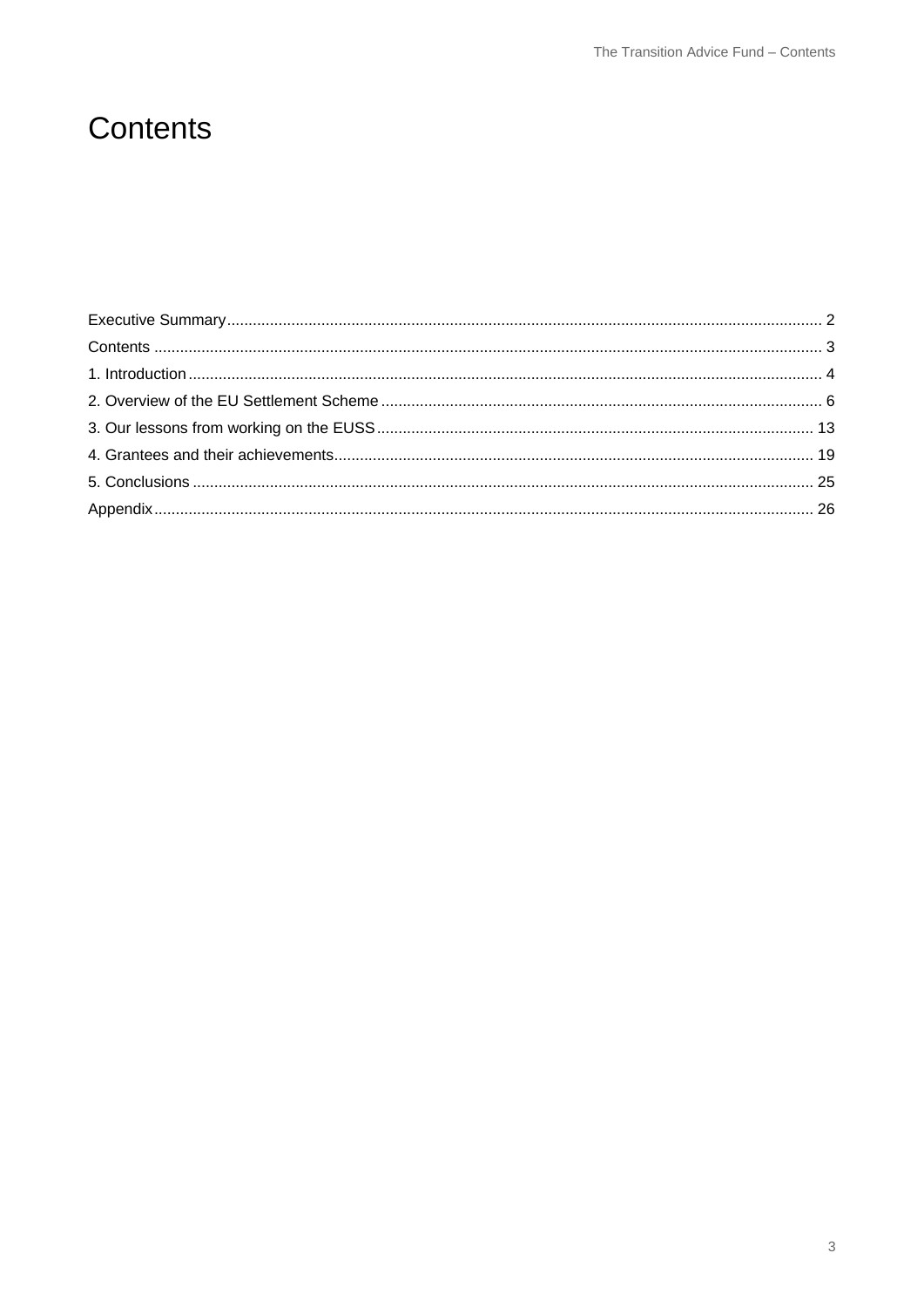## <span id="page-3-0"></span>1. Introduction

### **About the Transition Advice Fund**

#### **How it came about**

As the dust settled on the 2016 Brexit referendum, it was unclear whether EU citizens, many of whom had lived in the UK for decades and built their home and family life here, would be able to stay. The EU Settlement Scheme (EUSS) was introduced by the government in 2018 so EU citizens and their families could protect their legal status.

When the scheme was announced, nobody really knew how many EU citizens lived in the UK. The accepted estimate was 3.4 million, although it later emerged that the true number was probably much higher, with over 5.3 million concluded applications at the time of publication. This makes the EUSS the biggest immigration regularisation system ever implemented in British history. Given previous immigration scandals, the potential for disaster was high.

Concerns started to emerge amongst civil society groups that a significant minority of vulnerable EU citizens were in danger of not applying before the deadline (30 June 2021) which would have a devastating impact on their rights. The Transition Advice Fund (TAF) was a three-year pooled fund set up to ensure the EUSS succeeded in allowing all eligible people to stay in the UK. TAF was funded by Unbound Philanthropy, Paul Hamlyn Foundation, The Legal Education Foundation, Barrow Cadbury Trust and Open Society Foundation.

#### **Aims and objectives**

TAF was set up to ensure that every EU citizen living in the UK secured their right to Settled Status, with particular focus on those most at risk of missing out. This included people in insecure jobs, people with a history of homelessness, vulnerable young people, children, and the elderly, as well as victims and survivors of domestic violence, trafficking, or modern slavery. TAF had the following specific goals:

• Increased understanding and awareness of the issues facing European nationals and their families applying for Settled Status.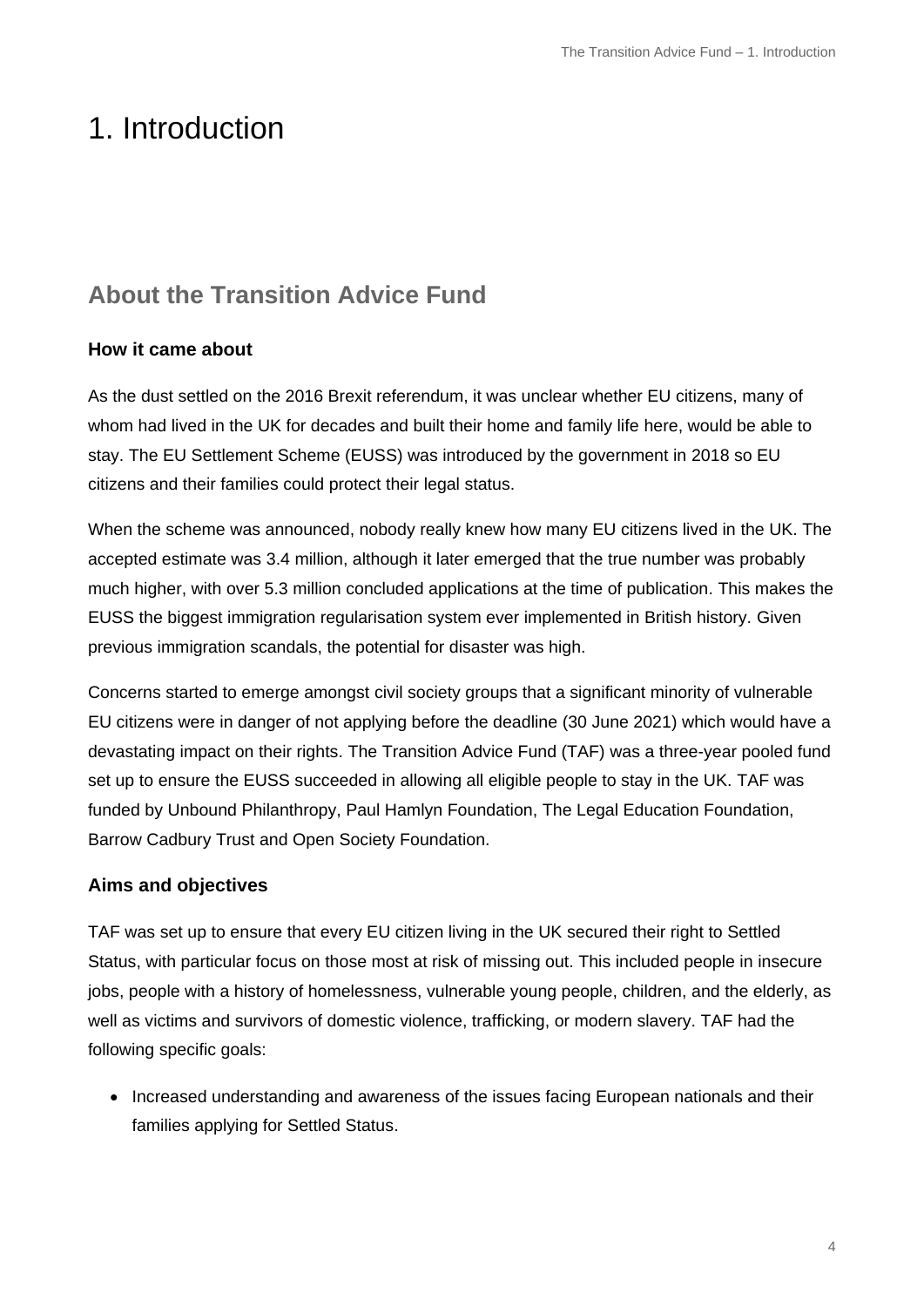- Increased capacity for policy and campaigning work on Settled Status by civil society organisations, to hold the government to account on its promises.
- Policy and campaigning work which is better informed, more coordinated, and able to respond quickly to the changing policy environment.

#### **Activities funded**

TAF's grant portfolio sought to contribute to building an evidence base around Settled Status to raise awareness about people affected by policy decisions and the issues they face, and to enable more effective policy and campaigning work, both by TAF and by wider civil society. TAF gave grants to increase capacity for influencing work around issues emerging from the EUSS, and to facilitate convening and coordination work to ensure civil society's response was joined-up. This was complemented by TAF's own convening work on key EUSS issues.

TAF has funded 21 organisations, providing grants to initiatives using a range of approaches including media influencing, grassroots campaigning, advocacy, research, and litigation. Grants were complementary to one another, which made it possible to build a strong case for policy change. Grants have ranged from as little as £500 for ad hoc research to over £100,000 for ongoing policy and campaigning work delivered over longer periods of time.

In addition to giving grants, TAF also published its own research, convened events, and advocated on behalf of EU citizens. This included researching the level of take-up we could expect from the EUSS; hosting events to explain the needs of vulnerable EU citizens; and being a member of the Home Office's User Group Scheme and the EUSS Wales coordination group. As part of its representation work, TAF campaigned for members who were experts on issues not being discussed to be included.

#### **This report**

TAF has now closed but we are very conscious that more work remains to ensure people's rights are protected as the deadline passes. This report is part of a series of activities to share what we learnt and promote discussion around aspects of the EUSS that remain problematic.

Our aim is to share what TAF has learnt through the work it has funded and from our own experience of managing the fund itself, including what has worked well, what has been most challenging and what lessons we can learn for funding similar work in the future.

It has been a privilege to work with so many excellent civil society partners, and we hope this report helps them continue to fight for the rights of EU citizens who have made the UK their home.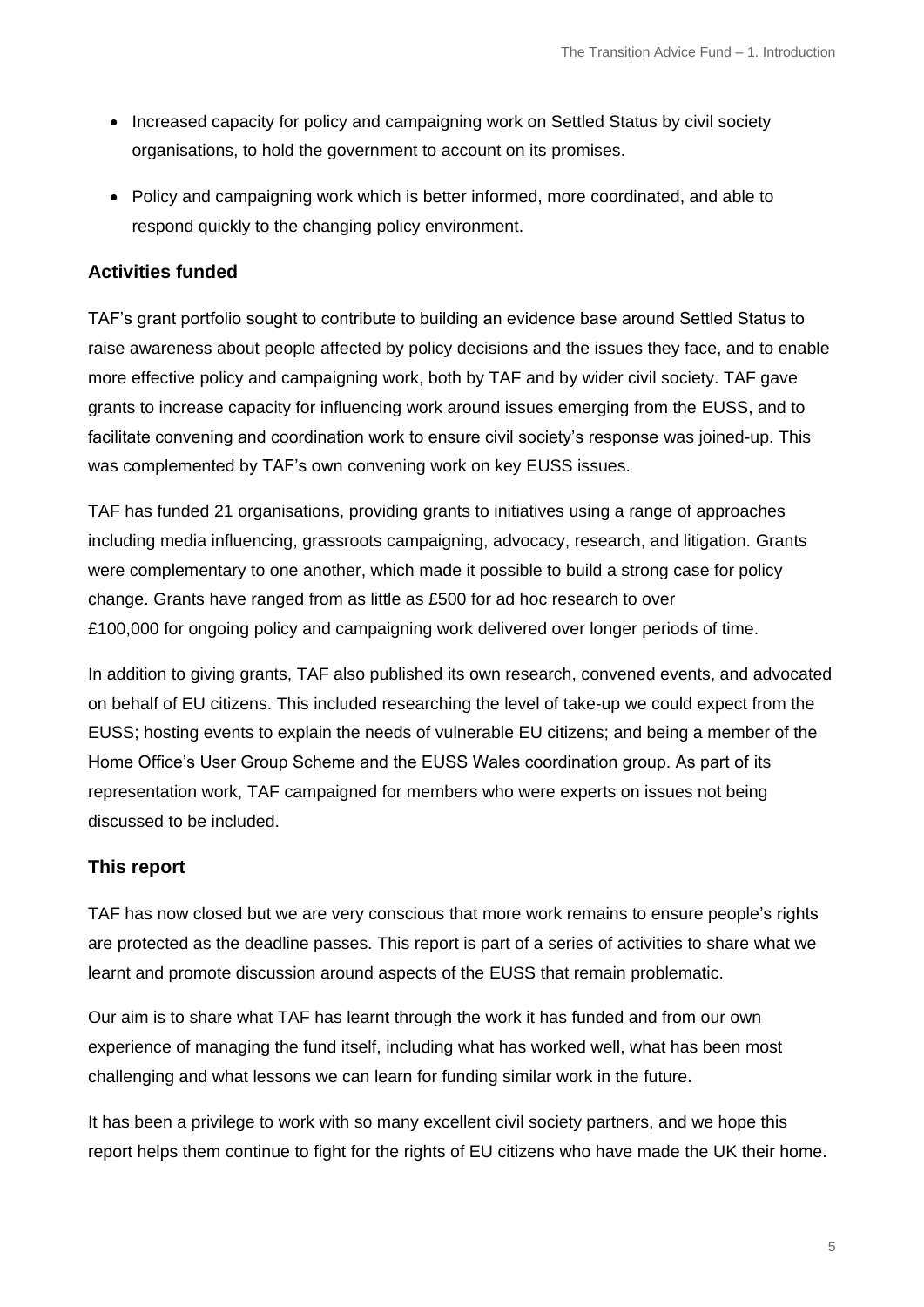## <span id="page-5-0"></span>2. Overview of the EU Settlement Scheme

### **The policy background**

The UK voted to leave the European Union in June 2016. Throughout the campaign, high profile Brexiteers promised that, if they won the referendum, EU citizens living in the UK would retain their legal right to live and work here, and would be 'treated no less favourably than they are at present'. <sup>1</sup> The Home Office committed to find a way to fulfil this pledge.

The outcome was the EU Settlement Scheme (EUSS) announced in 2018. The EUSS was designed to give a clear legal status for EU citizens and their families already living in the UK. Applications opened on the 21 January 2019, with the deadline set for the 30 June 2021. All EU citizens (and any non-British partners) had to apply for Settled Status to remain in the UK, with the exception of Irish citizens, for whom it is voluntary as their rights are already protected under the Common Travel Area Agreement.

The government's ambition was for everyone who is eligible for Settled Status to receive it. In other words, for 100% coverage.

#### **Application process**

The application process for Settled Status was designed to be 'user friendly' compared to other immigration applications. For the vast majority of EU citizens, the application had to be completed on a smartphone, with the use of a document checker app to verify the applicant's identity.

The process was designed to take less than an hour to complete, and this proved true for most applicants. However, there were a significant minority who consistently struggled with the process (see *[How has the EUSS been operating?](#page-8-0)* below for more detail).

There were three steps to the application process:

<sup>1</sup> The3million, (2020), 'Broken promise campaign' available online here: [the3million.org.uk/brokenpromise-campaign](https://www.the3million.org.uk/)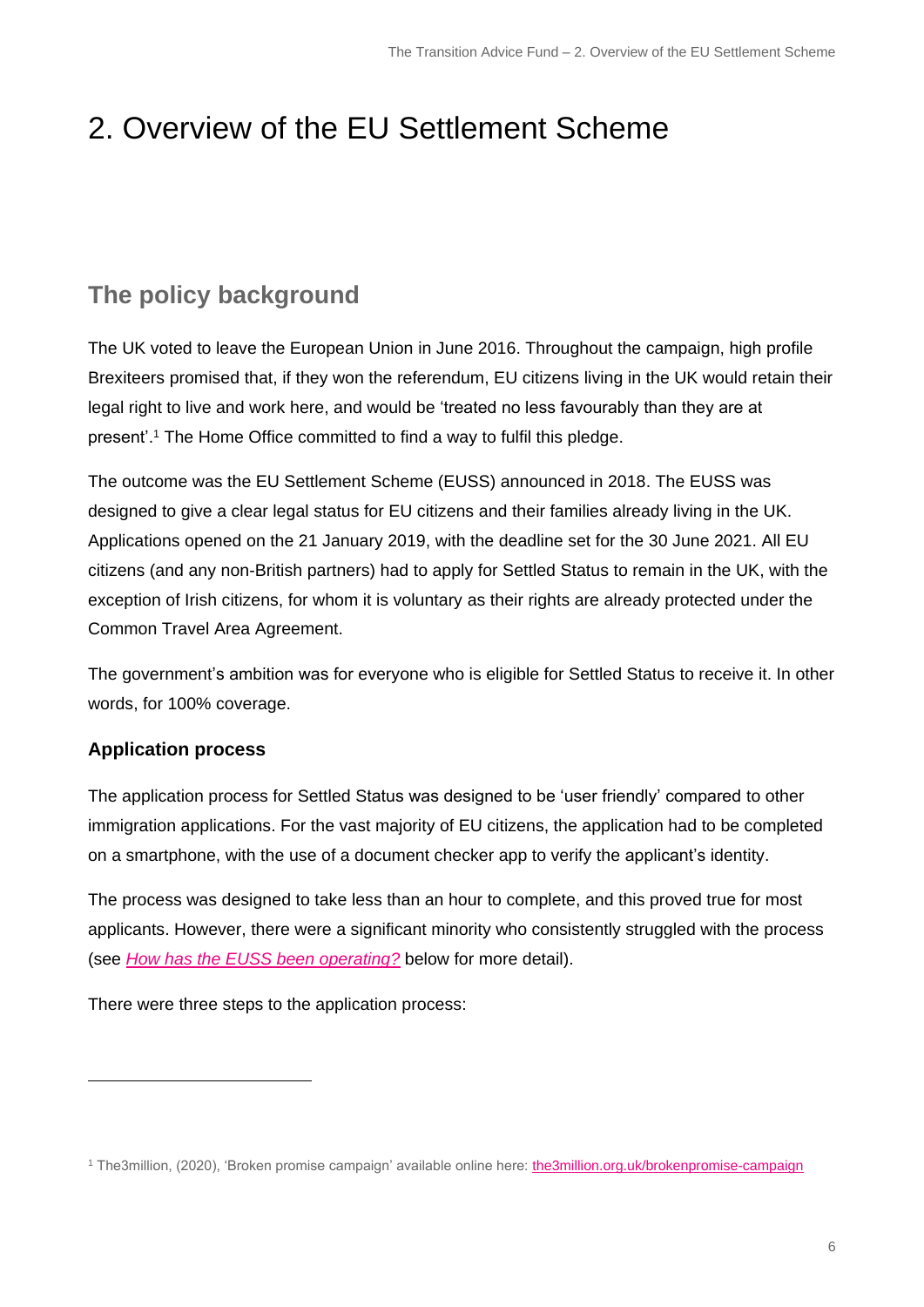- **Proof of identify**: ID is scanned using the smartphone app. After which the rest of the application is completed on the gov.uk website.
- **Proof of continuous residence in the UK:** For most applicants this is done automatically through HMRC and DWP checks. If insufficient evidence is found, the applicant can supply extra evidence manually.
- **Criminal convictions check**: To check for serious or multiple offences which may hinder an application.

For any applicant who is struggling with their application, the Home Office set up the 'EU Settlement Scheme Resolution Centre' where support workers can offer guidance via phone or email.

#### <span id="page-6-0"></span>**Settled vs Pre-Settled**

Provided an applicant meets all the [necessary criteria,](https://assets.publishing.service.gov.uk/government/uploads/system/uploads/attachment_data/file/948009/euss-suitability-v4.0ext.pdf) they will be offered either Settled or Pre-Settled Status. If the applicant has been resident in the UK continuously for five years or more leading up to their application, then they should receive Settled Status. This grants full access to healthcare, state benefits and a pension indefinitely. If not, they will be offered Pre-Settled Status, which has some limits on benefits available and the amount of time a recipient can spend abroad without losing their status. This reneges on the promise to treat EU citizens 'no less favourably than they are at present'. After five years, Pre-Settled Status expires, and applicants will need to reapply to gain Settled Status or become unlawfully present in the UK.

#### **The £65 fee**

Initially, the Settlement Scheme had a £65 application fee. This was fiercely criticised by civil society groups as breaking the 'treated no less favourably' promise and was seen as a barrier for the most vulnerable. Following campaigning by TAF grantees and others, it was announced on 21 January 2019 that the application process would be free. From 30 March 2019 the Home Office started refunding application fees already paid by applicants during the test phases.

#### **Marketing campaign**

It was the responsibility of EU citizens to apply for their own Settled Status. Nothing would be automatic. This created a major worry that awareness of the Settlement Scheme would not be high enough to hit the 100% target.

The Home Office announced in early 2019 that 'the initial marketing campaign which has been allocated around £3.75 million would run for around a month, with further activity planned over the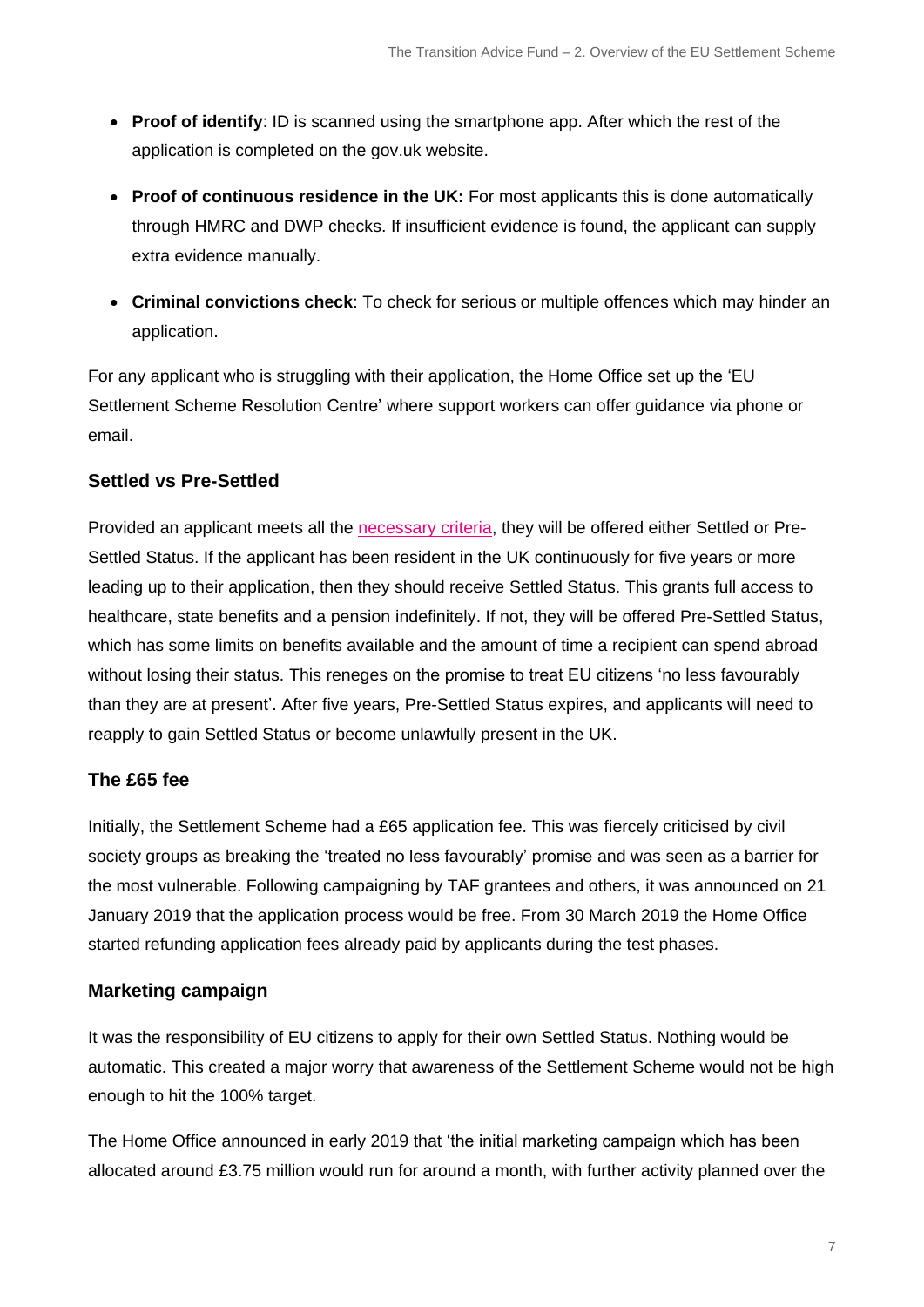next two years.' Civil society groups including TAF questioned whether this was sufficient, particularly for the people least likely to apply. In TAF's paper, *[Settled Status, what level of take up](https://www.thinknpc.org/resource-hub/settled-status-what-level-of-take-up-can-we-expect/)  [can we expect](https://www.thinknpc.org/resource-hub/settled-status-what-level-of-take-up-can-we-expect/)* we compared this marketing plan with the switch to Digital TV which cost £200m over 5 years. It must be remembered that nobody knew for sure how many EU citizens there were, or who they were, so it was not as simple as just sending everyone a letter.

#### **Grant scheme**

Responding to concerns from TAF and other civil society groups that outreach and support was not sufficient to ensure that all vulnerable EU citizens would secure their status, the Home Office set up a grant scheme awarding a total of £9 million to 57 charities supporting vulnerable EU citizens.

These grants were for a combination of work to raise awareness of the Settlement Scheme and support vulnerable groups to apply for Settled Status. This funding ran until June 2020. The Home Office announced a further £8 million in March 2020 for a range of organisations to continue this support through the rest of the year.

#### **Oversight**

Two bodies were responsible for oversight of the EUSS. The Independent Chief Inspector of Borders and Immigration (ICIBI) was responsible for oversight once Brexit was underway but prior to the UK leaving the EU. Since the UK left, responsibility for oversight moved to the Independent Monitoring Authority (IMA).

The IMA examines 'systemic issues' with Settled Status. It receives complaints from EU citizens, their families or legal representatives and has the power to launch enquiries and take legal action and judicial reviews if issues are not fixed. So far, no judicial reviews have been accepted, seemingly because the court wanted to wait until harm actually happened, rather than accepting evidence that it was likely to happen.

The Withdrawal Agreement Bill stated that the IMA would sit within the Ministry of Justice but would be 'independent with its own legal personality separate from government'. There have been concerns among civil society that the nominating process for its board may compromise the IMA's independence from those whom it is meant to be scrutinising, which will have implications for its ability to remain impartial.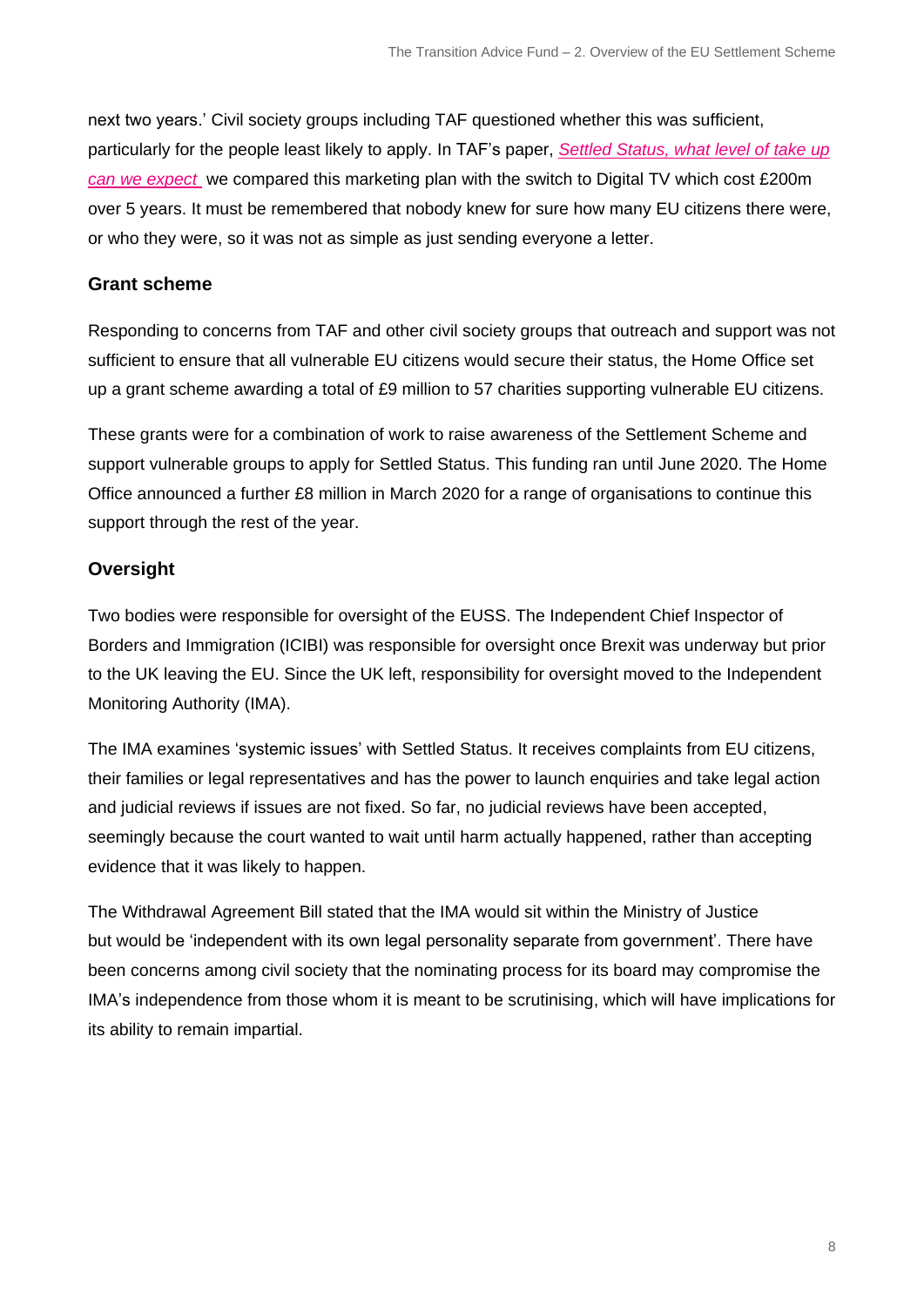### **How has the EUSS been operating?**

#### **Applications**

<span id="page-8-0"></span>The number of applications to the EUSS has been far higher than anticipated, with 5.3 million applications received at the time of publication, and just under 5 million people receiving Settled Status or Pre-Settled Status.<sup>2</sup> Individuals can apply multiple times. For example, it is the only way to upgrade one's status from Pre-settled to Settled.

A major issue with tracking the effectiveness of the scheme is that we do not have exact figures on the number of EU citizens who live in the UK. The [ONS estimated](https://www.ons.gov.uk/peoplepopulationandcommunity/populationandmigration/internationalmigration/articles/noteonthedifferencebetweenonspopulationestimatesbynationalityandhomeofficeeuropeanunionsettlementschemeeussstatistics/2020-02-24) around 3.4 million in June 2019. However, the high application figures suggest that was wrong. The ONS has since revised those numbers upwards twice but we still don't have accurate information to know how many more people need to apply to the EUSS.<sup>3</sup>

Even if just 5% have not applied, this would mean hundreds of thousands of people lose their right to live in the UK. The Home Office has said that there will be some leniency to those who miss the deadline for good reason, yet it has given little clarity on what it will accept as a good reason.

#### **Issues with the online process**

The EUSS is an almost entirely digital process and status—most applications are carried out online, and the final proof of status is digital. The Home Office has resisted calls for distributing a physical card, similar to the biometric residence permit carried by non-EU immigrants. This has led to several problems.

Firstly, some of the most vulnerable EU citizens face digital exclusion which makes the application process difficult or impossible to carry out without support. For example, people who are elderly, have mental impairments, homeless, in prison, or victims and survivors of domestic abuse, trafficking or modern slavery.

<sup>2</sup> Home Office (2020) EU Settlement scheme statistics, available online here: <https://www.gov.uk/government/collections/eu-settlement-scheme-statistics>

<sup>&</sup>lt;sup>3</sup> Migration Observatory (16<sup>th</sup> April 2021) EU made up much higher share of net migration after 2010 than official figures [suggest](https://migrationobservatory.ox.ac.uk/press/eu-made-up-much-higher-share-of-net-migration-after-2010-than-official-figures-suggested/)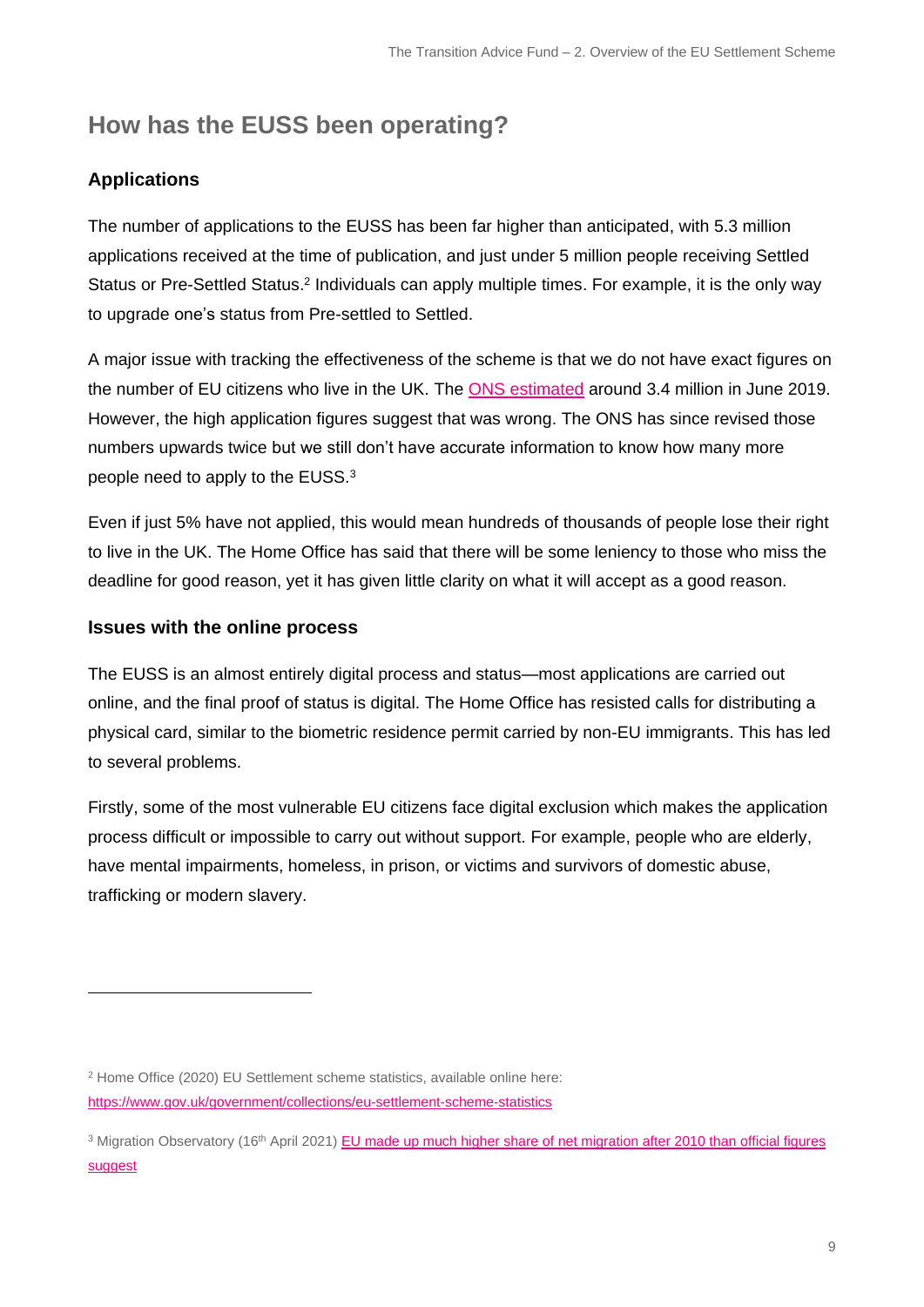Secondly, the EUSS document checker app at first only worked on Android phones, not iPhones. Around half of phones in the UK are Apple devices, so this was a considerable barrier. <sup>4</sup> At the time the Home Office's official guidance was (and still is for those without a smartphone) to 'use someone else's phone to prove your identity'. 5

Thirdly, even for those able to access the system, many have faced technical issues using the app and online forms, such as being unable to scan their documents or upload extra evidence. 6

Finally, having a digital proof of status means that proof of right to live and work in the UK—such as is needed to get a job or rent a house—is different for EU citizens compared to others. This may mean that landlords and employers who are used to conducting a physical document check are unsure of what to do and may be biased against EU citizens.

#### **Covid-19**

The Home Office announced on 24 March 2020 that it would be closing the settlement resolution centre because of the Covid-19 pandemic, but would continue processing applications—albeit at a reduced rate. There was initially no phone support available, but the settlement resolution centre was responding to emails. These phone lines later reopened.

Reports from charities working on this issue suggest that the closure of the Home Office helpline had a big knock-on effect in terms of increased demand and that when it did re-open the Home Office service was still limited. There is no official data on whether this has delayed application turnaround for any applicants, and the Home Office has resisted any calls to extend the deadline.

<sup>4</sup> Statista (Accessed 4th May 2021) [Market Share of Mobile Phone Operating Systems in the UK from 2010 to 2020.](https://www.statista.com/statistics/487373/market-share-mobile-operating-systems-uk/#:~:text=iOS%20had%20the%20highest%20usage,point%20lower%20with%2049.87%20percent)

<sup>5</sup> Home Office (2020) Apply to the EU Settlement Scheme, available online here[: https://www.gov.uk/settled-status-eu](https://www.gov.uk/settled-status-eu-citizens-families/what-youll-need-to-apply)[citizens-families/what-youll-need-to-apply](https://www.gov.uk/settled-status-eu-citizens-families/what-youll-need-to-apply)

<sup>&</sup>lt;sup>6</sup> The Guardian (2019) 'I've been here 50 years': the EU citizens struggling for the right to stay in Britain' available online here[: https://www.theguardian.com/politics/2019/oct/08/ive-been-here-50-years-the-eu-citizens-struggling-for-the-right-to](https://www.theguardian.com/politics/2019/oct/08/ive-been-here-50-years-the-eu-citizens-struggling-for-the-right-to-stay-in-britain)[stay-in-britain](https://www.theguardian.com/politics/2019/oct/08/ive-been-here-50-years-the-eu-citizens-struggling-for-the-right-to-stay-in-britain)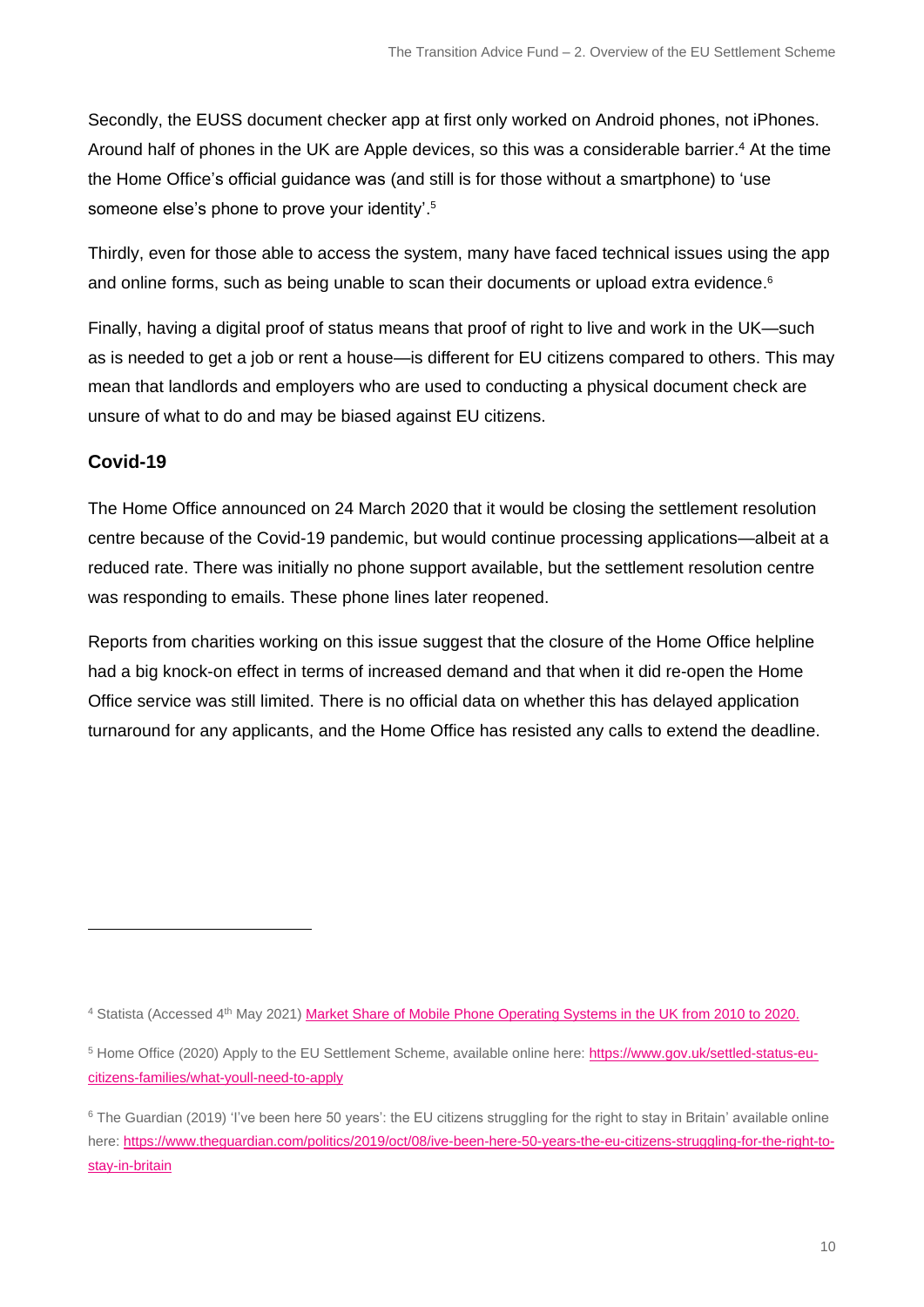## **Where is civil society campaigning focussed?**

#### **Towards a declaratory scheme**

Simply not realising that the burden is on you to apply to continue to enjoy the rights you already had remains one of the biggest barriers to EU citizens securing Settled Status. TAF grantees such as the3million, JCWI, the Public Law Project and the Brexit Civil Society Alliance have therefore called for the EUSS to be changed to a 'declaratory scheme'.<sup>7</sup>

Under a declaratory scheme, all EU citizens resident in the UK would automatically be protected under the EUSS (provided they pass the evidential requirements). Registering would simply give them the opportunity to prove a status that already exists. This would ease concerns about a large amount of EU citizens not applying by the deadline.

The Home Office has pushed back on this request. They argue that a declaratory scheme was part of the reason the Windrush Scandal occurred. Civil society organisations including TAF are sceptical of this claim and it remains contentious.

#### **Targeting vulnerable EU citizens**

In the absence of a declaratory scheme, civil society groups have prioritised ensuring all EU citizens apply. Campaigning is particularly focused on those identified as vulnerable to missing out. This has involved appeals through national media, outreach through employers, non-English language media, and grassroots community outreach of different kinds.

Particular groups identified as at risk of missing out by the Migration Observatory at Oxford University include the elderly, long term UK residents, those digitally excluded, those in prison, Gypsy and Roma traveller communities, and EU citizens born outside of the EU.<sup>8</sup>

#### **Getting a physical document**

Groups like The3million have pushed the Home Office to give a physical document to EU citizens as well as the digital status currently offered. They point out that the digital status will not work for

<sup>7</sup> JCWI (2019) Our letter to party leaders on the EU Settlement Scheme, available online here: <https://www.jcwi.org.uk/news/our-letter-to-party-leaders-on-the-eu-settlement-scheme>

<sup>&</sup>lt;sup>8</sup> Migration Observatory (2020) Unsettled Status - 2020: Which EU Citizens are at Risk of Failing to Secure their Rights after Brexit?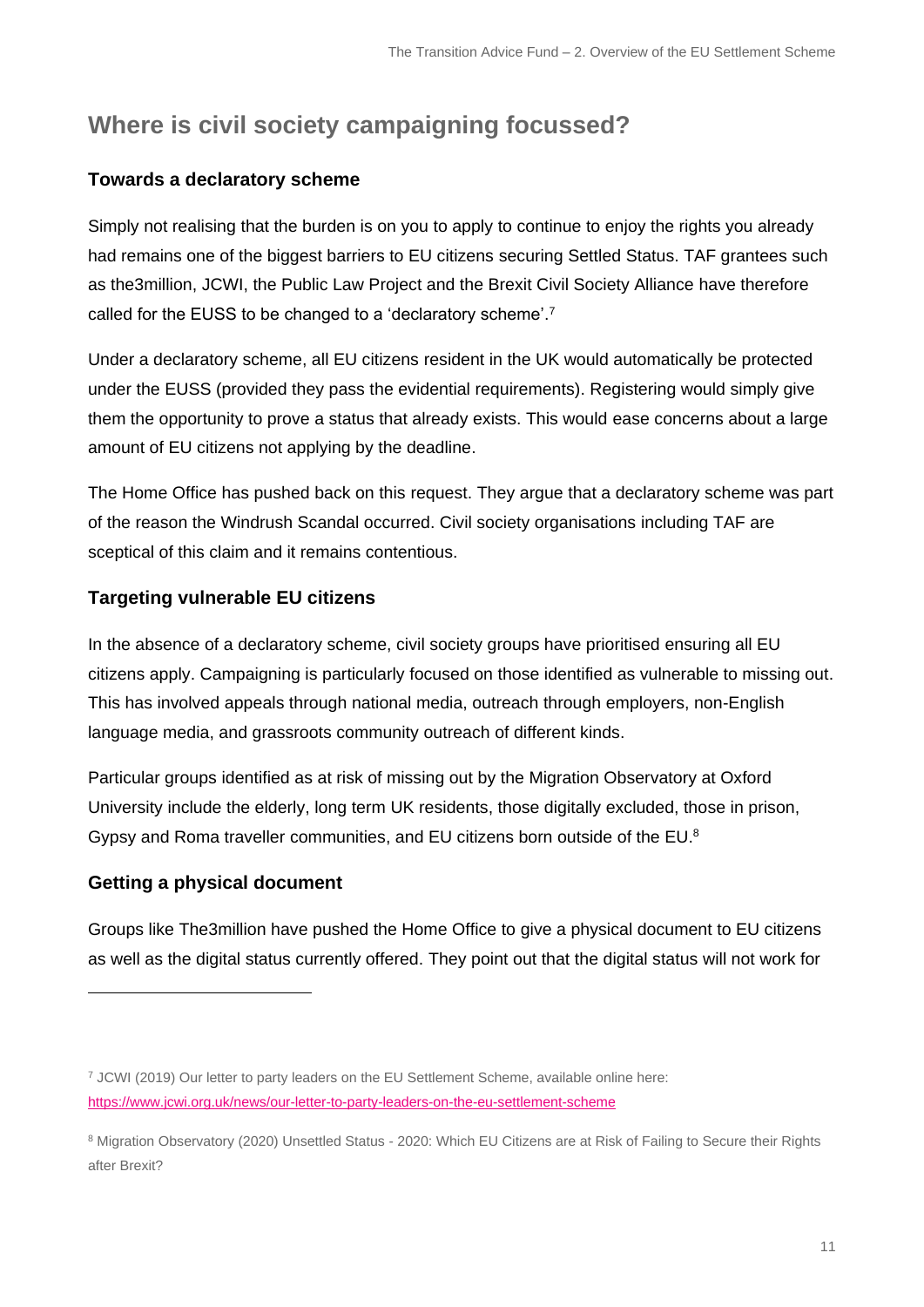everyone, particularly those who face digital exclusion, nor will they always be available on demand without internet access. Most immigrants receive a physical biometric residence permit, which is what employers, landlords and others required to check immigration status are used to. Critics therefore worry that landlords, employers, and others may not accept the digital status as authentic and may discriminate because of it.

JCWI and The3million have been collecting stories of EU citizens who have already found it difficult to access housing and jobs. $9$  JCWI have argued that this is likely to be worse for people working in sectors with higher exploitation.<sup>10</sup> It is also likely that this will be worse for non-white EU citizens who may be subject to racial discrimination and be asked for a higher level of evidence. The Home Office has resisted these criticisms and has carried on with a digital-only status.

#### **Pre-Settled vs Settled**

The distinction between Settled Status and Pre-Settled Status creates problems. At the time of publication, just 53% of concluded applications led to the full Settled Status. 44% were offered Pre-Settled Status.<sup>11</sup> In 2019, it was estimated that 53% of EU immigrants had lived in the UK for more than ten years (twice as long as required for Settled Status).<sup>12</sup> This makes the proportion receiving the full Settled Status much lower than expected, which may indicate that people are being given the wrong status but are not challenging it.

Pre-Settled Status gives fewer rights than Settled Status (see [Section 2\)](#page-6-0). Furthermore, Pre-Settled Status expires after five years, after which people must reapply to secure Settled Status. The process is not automatic. The Home Office has committed to sending email reminders, but critics are concerned that these will be easily missed as they may go into spam folders or people may change their contact details, so many people may unexpectedly find themselves without the legal right to live in the UK.

<sup>&</sup>lt;sup>9</sup> The3million [We need a physical document to prove our rights](https://www.the3million.org.uk/physical-proof) (Accessed 14<sup>th</sup> May 2021).

<sup>10</sup>JCWI (2020) [ICIBI Inspection re: How the EU Settlement Scheme is working for vulnerable groups: JCWI Response.](https://www.jcwi.org.uk/Handlers/Download.ashx?IDMF=92ca102c-0044-4480-989f-6e560c2b2c36)

<sup>11</sup> Home Office (2020) EU Settlement scheme statistics, available online here: <https://www.gov.uk/government/collections/eu-settlement-scheme-statistics>

<sup>&</sup>lt;sup>12</sup> The Migration Observatory at the University of Oxford. Permanent or temporary? How long do migrants stay in the UK[? https://migrationobservatory.ox.ac.uk/resources/briefings/permanent-or-temporary-how-long-do-migrants-stay-in](https://migrationobservatory.ox.ac.uk/resources/briefings/permanent-or-temporary-how-long-do-migrants-stay-in-the-uk/)[the-uk/](https://migrationobservatory.ox.ac.uk/resources/briefings/permanent-or-temporary-how-long-do-migrants-stay-in-the-uk/)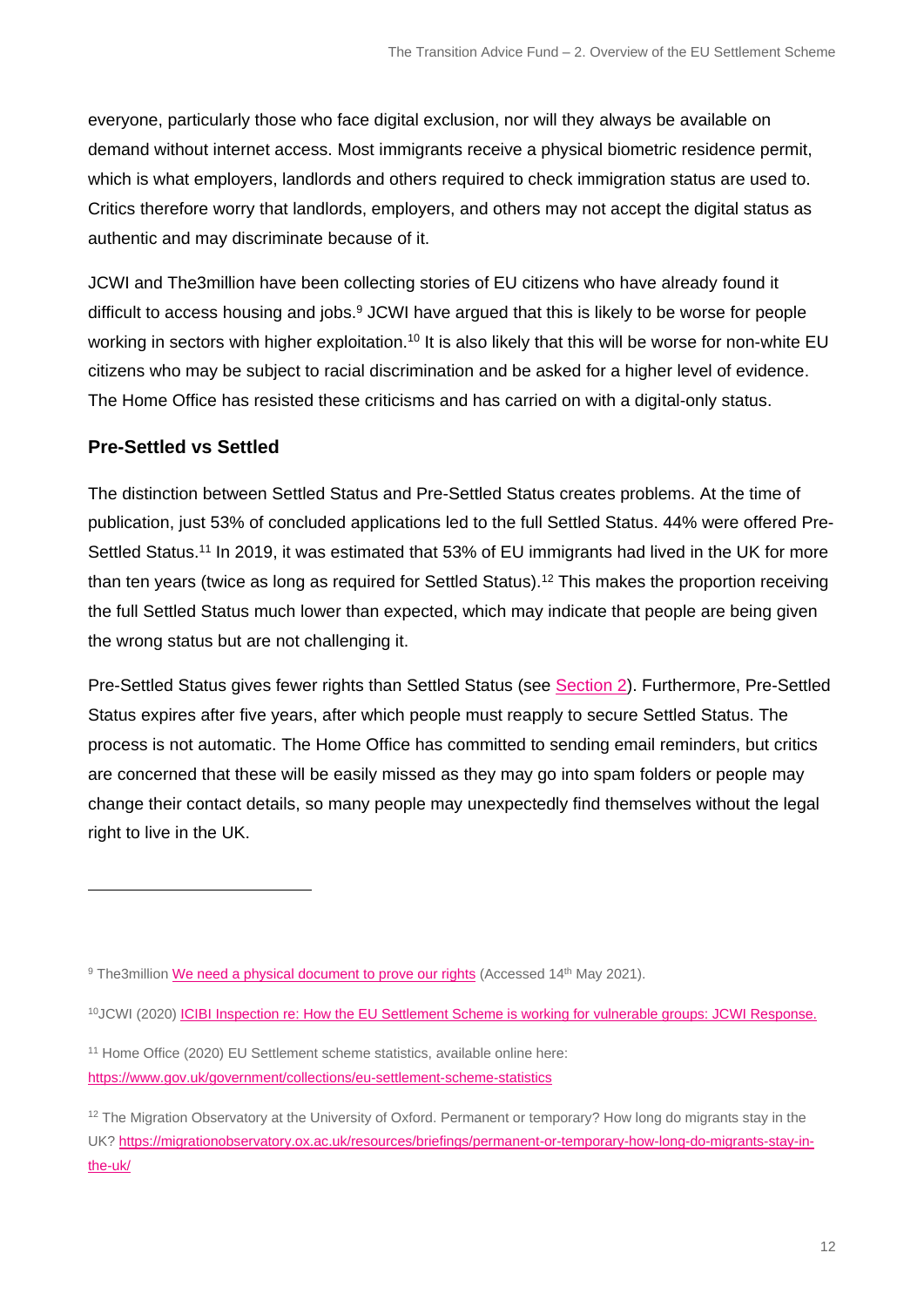## <span id="page-12-0"></span>3. Our lessons from working on the EUSS

The EU Settlement Scheme was arguably the most important policy in the entire Brexit process. Millions of people's livelihoods depended upon its success. TAF originally saw its role in [two](https://www.thinknpc.org/resource-hub/transition-advice-fund-position-paper/)  [stages:](https://www.thinknpc.org/resource-hub/transition-advice-fund-position-paper/)

- An initial campaigning and influencing stage while policy around EUSS was being shaped.
- Helping information and advice-giving organisations once the scheme had launched.

This meant that most grant-making, particularly for policy work, was planned for the first half of the Fund's lifetime. We assumed that the policy environment would be settled early on, with a limited window to influence the design and structure of the scheme. However, government policy has continued to develop and change, so the structure of the scheme has remained a focus of campaigning throughout the three years. Tweaks to the design have continued to be made, and the application process and support around the scheme have changed dramatically, thanks in part to the work of TAF grantees.

Here's what we learnt from working on the issue:

#### **Civil society has helped make the EUSS better**

The settlement scheme was better designed than many people feared, thanks in part to policy work by civil society. The Migration Observatory's *[Unsettled Status,](https://migrationobservatory.ox.ac.uk/resources/reports/unsettled-status-2020/)* which looks at the number of people who might be difficult to reach, has been extensively quoted by politicians and government.

[Rights of Women](https://rightsofwomen.org.uk/) and others successfully campaigned for victims and survivors of domestic violence to be adequately protected. Meanwhile other civil society groups have helped to keep the issues faced by minority groups such as [looked after children,](https://www.childrenssociety.org.uk/sites/default/files/2020-10/looked-after-children-and-the-eu-settlement-scheme-a-guide-for-local-authorities.pdf) [Roma,](https://www.romasupportgroup.org.uk/uploads/9/3/6/8/93687016/briefing_mp_la_for_grt_appg_event_roma_and_euss_final.pdf) and [people who work across](https://caj.org.uk/wp-content/uploads/2020/08/Rights-and-the-EU-future-relationship-Aug-20.pdf)  [the Irish-Northern Irish border](https://caj.org.uk/wp-content/uploads/2020/08/Rights-and-the-EU-future-relationship-Aug-20.pdf) in the minds of policy makers. This has helped the scheme move closer to 100% coverage, even if that work is not yet finished. This shows the importance of the campaigning role of civil society. Another notable win by civil society groups is the abolition of the original £65 fee. [The3million among other campaigners fought for this to be eradicated,](https://www.independent.co.uk/news/uk/politics/brexit-eu-citizens-settled-status-fee-cost-scrapped-theresa-may-home-office-a8738941.html) and people who had paid it were refunded.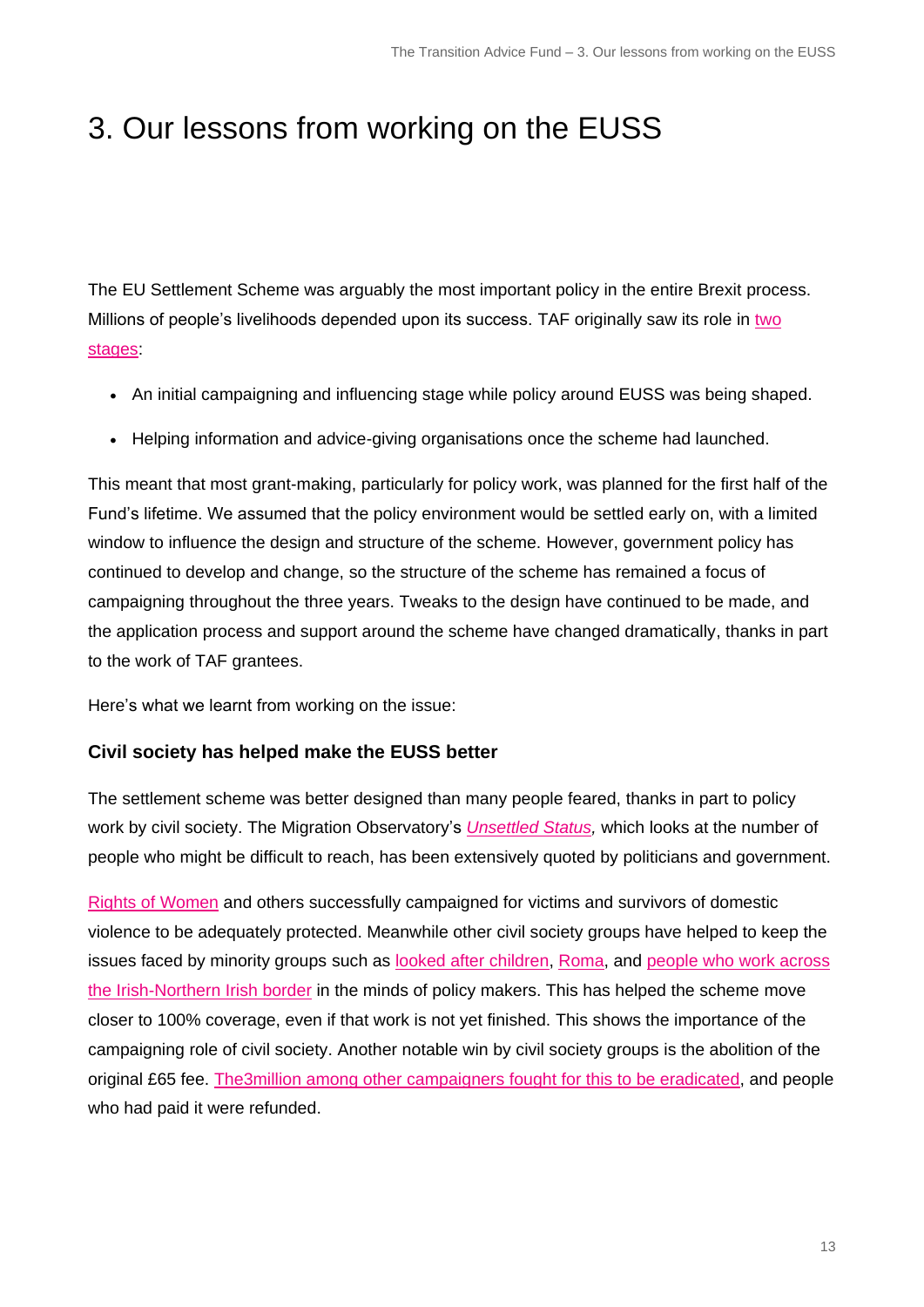#### **There remain concerns that the most vulnerable are still not being reached**

With the deadline imminent, civil society groups continue to have serious concerns that not enough is being done to support [vulnerable women to secure their status.](https://migrationobservatory.ox.ac.uk/resources/reports/unsettled-status-2020/) Women are more likely to miss out on receiving their status due to being less likely to have an employment history or paper trail (as bills are more likely to be in a man's name). They are also more likely to be employed in informal or unpaid care, and more likely to have their status dependent upon a relationship.

Non-EU applicants to the EUSS are often dependent on their EU national partner for their application. Using immigration status as a control mechanism is common in abusive relationships, so non-EU nationals whose status is contingent on an abusive partner are particularly at risk. Added to this, non-EU partners face higher evidential burdens, a more difficult application process, and significant waiting times (turnarounds of over six months are common). Awareness of the EUSS is lower among non-EU nationals than among their EU counterparts, largely because outreach consistently overlooks them as a target audience.

A similar problem exists for EU nationals with criminal convictions, who may fear they will be rejected. The smartphone-only application process is obviously difficult for those currently serving prison sentences. Unlock recommends that people with criminal convictions seek advice before applying, but there is not much advice available. It is politically difficult for either charities or government to offer guidance given public perceptions of people with criminal convictions.

#### **The system hasn't been legally tested**

Some of TAF's grantees were thinking about using judicial reviews to clarify areas of law and improve the system. The granting of Pre-Settled Status instead of outright rejections is obviously welcome for the individuals involved, but it does means there have been fewer judicial reviews than might be expected. In addition, the court has rejected those that were brought—civil society partners are worried that this is because the courts wanted to see evidence of harm, rather than accepting the evidence that it was likely to lead to harm. This means that issues like whether the system is biased against women have not been tested by an independent body.

There are also concerns about the use of automation. One of the major areas identified by Open Rights Group and ILPA is the automated decision making and use of algorithms without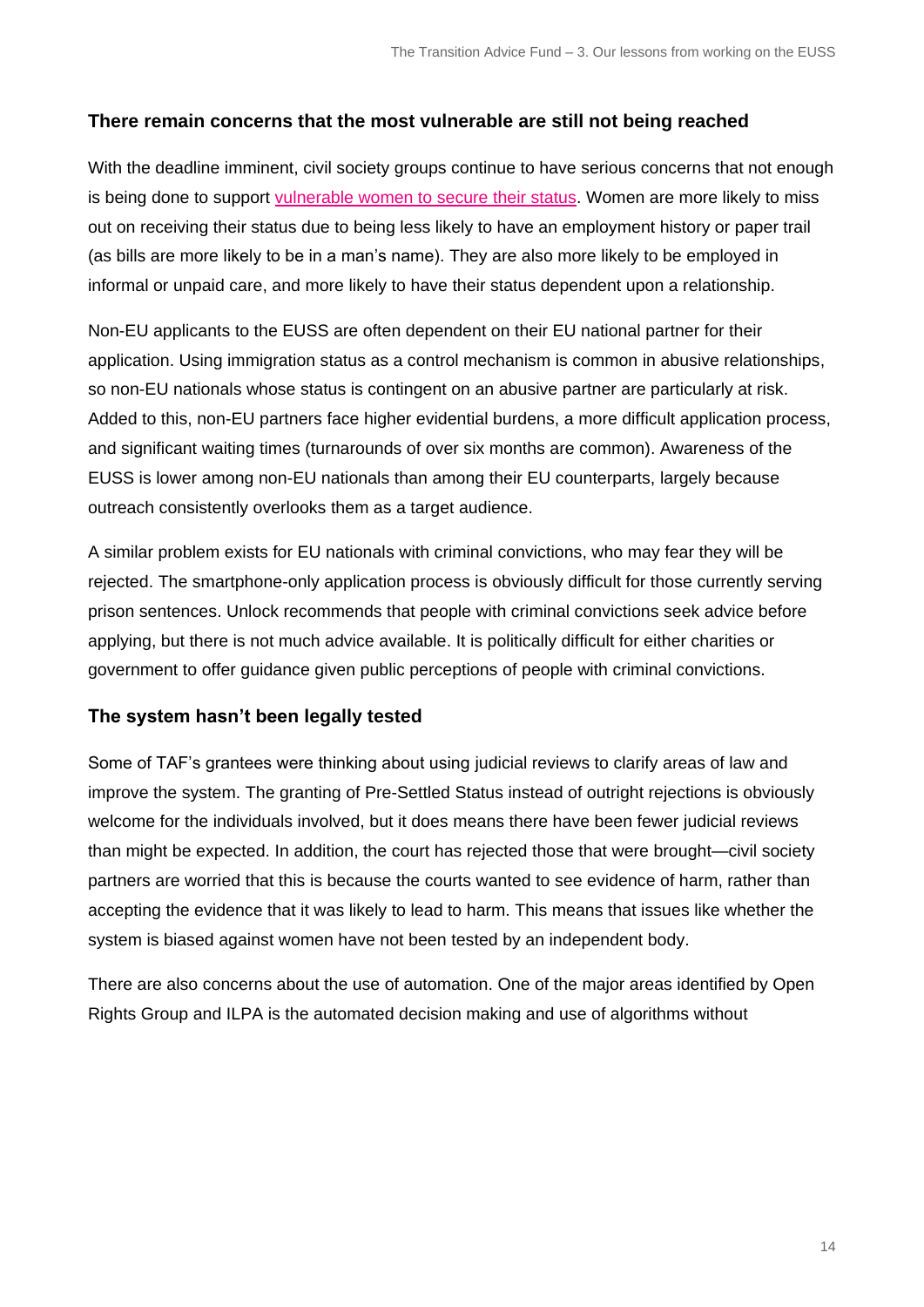scrutinising them.<sup>13</sup> This is likely to have repercussions both for EUSS and for any future immigration schemes that are based on it.

#### **It will be years before we know how complete the scheme has been**

For the 44% who have received Pre-Settled Status, we won't know whether they get full Settled Status until years after the Settlement Scheme ends. The differences between Pre-Settled Status and Settled Status are serious (see [Section 2](#page-6-0) for more detail).

Pre-Settled Status has been framed as a safety net for those not yet eligible for Settled. It lasts for a maximum of five years, at which point you must reapply for full Settled Status. If a vulnerable applicant forgets to reapply or does not realise their status is about to expire then they may lose their right to live in the UK. This is particularly worrying given the real crunch point will not arrive until five years after individuals originally applied, when many official support channels may no longer be available and public attention on the scheme is likely to be far lower.

There are particular concerns that vulnerable people—for example children in care—are more likely to get Pre-Settled Status, less likely to remember to update it to settled, and less likely to be able to fight any cases. Many organisations helping victims of the Windrush scandal have pointed out that the scandal only came to the public's attention in 2017, five years after the hostile environment changes in 2012 meant that people had to prove residency for every year to prove they had legally come to the country prior to 1973. It is therefore important for organisations to be vigilant about collecting casework stories to see whether there is a systemic problem.

The IMA oversees the settlement scheme, but at this point how it does so [is unclear.](https://www.instituteforgovernment.org.uk/blog/independent-monitoring-authority-credibility) There are major elements still undetermined. These undetermined elements include what counts as a good reason is for missing the deadline, and what will happen to people who don't upgrade from Pre-Settled to Settled Status in time? Civil society has an important role to play in making sure the IMA fulfils its role in achieving the aims of the Settlement Scheme. The scheme could become the blueprint for future immigration schemes.

<sup>13</sup> Open Rights Group and Immigration Law Practitioners' Association (2019) *[EU Settled Status Automated Data](https://www.openrightsgroup.org/publications/eu-settled-status-automated-data-checks/) Checks: [Proposed Outcomes, Concerns and Questions](https://www.openrightsgroup.org/publications/eu-settled-status-automated-data-checks/)*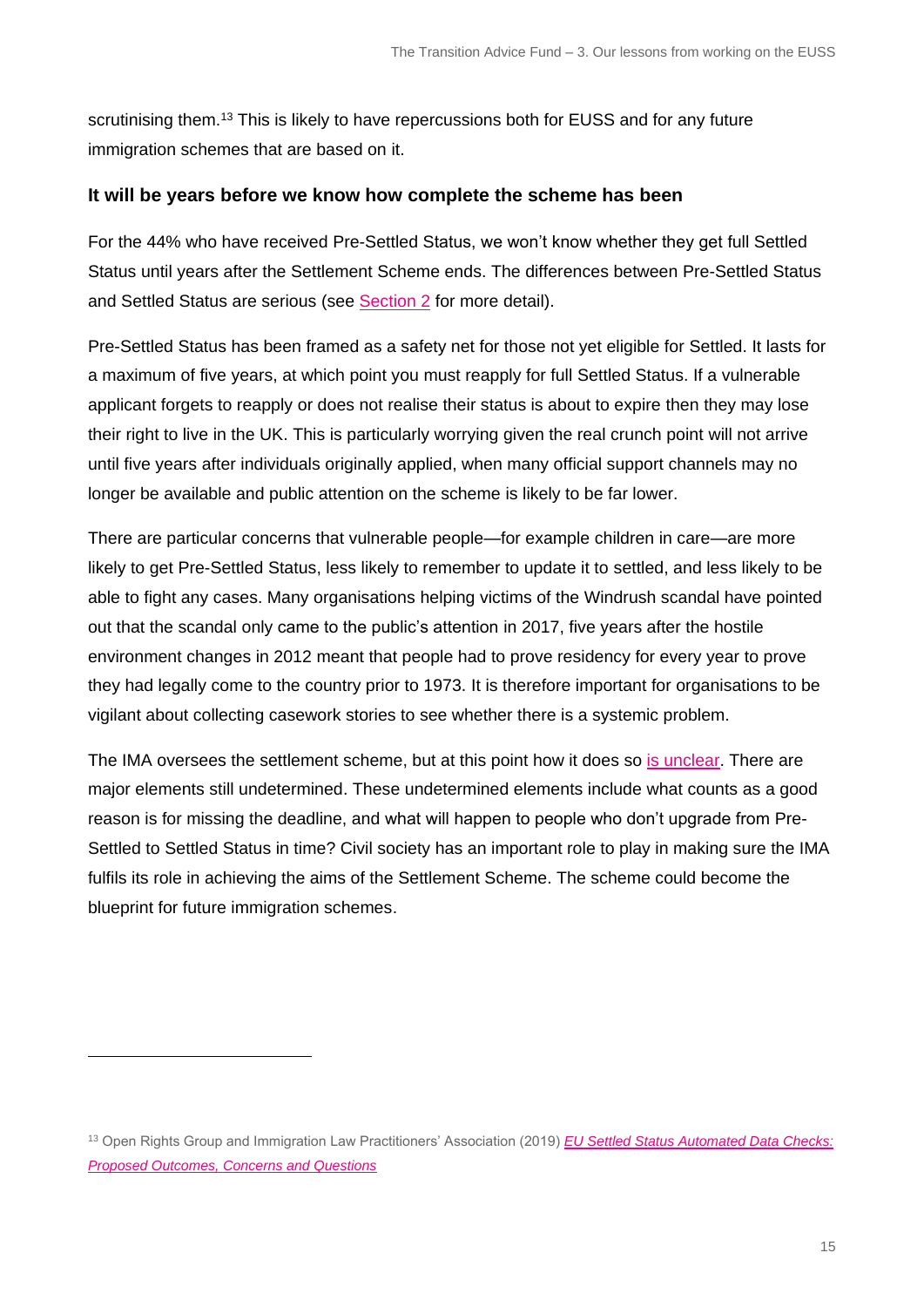The EU Settlement Scheme was completely different to other immigration schemes. Firstly there was a presumption of saying yes rather than saying no. Other major differences were the use of government datasets, the digital status, the speed of the decision, and the absence of fees.

Some of this may be used in future immigration schemes. However, the digital nature of the scheme and the automation involved are some of the elements that most worry charities. They need to be carefully evaluated to check that they do not disadvantage vulnerable people.

It is unclear how well the EUSS scheme complies with the recent government framework on automated decision making, particularly around being fair to all citizens and ensuring that users understand how it impacts them.<sup>14</sup> Adoption of elements of the EUSS scheme becomes more worrying if vulnerable people do not obtain Settled Status, which for some will not be apparent until years after the deadline.

### **Lessons from managing the Transition Advice Fund**

#### **An uncertain policy environment means taking calculated risks**

At the start of TAF, many decisions were delayed as we 'waited for greater certainty' around specific issues in the policy landscape. Looking back, little of this certainty ever arrived and many questions remain unanswered. The TAF team had to learn to live with this uncertainty to make decisions. Any action we took inevitably meant taking calculated risks.

#### **Adding capacity was one of the most important things TAF did**

EU citizens had not been subject to immigration control before the Brexit referendum, so there wasn't a ready-made sector looking at the issue of Settled Status. Almost everything had to be set up from scratch. Grantees have said that an important role of TAF was funding capacity to work on the issue and raise awareness of it. Grantees thought the biggest impact TAF had was on organisations, by helping to build them up so that they could advocate for the rights of EU citizens.

<sup>14</sup> Cabinet Office (2021) *[Ethics, Transparency and Accountability Framework for Automated Decision-Making](https://www.gov.uk/government/publications/ethics-transparency-and-accountability-framework-for-automated-decision-making/ethics-transparency-and-accountability-framework-for-automated-decision-making)*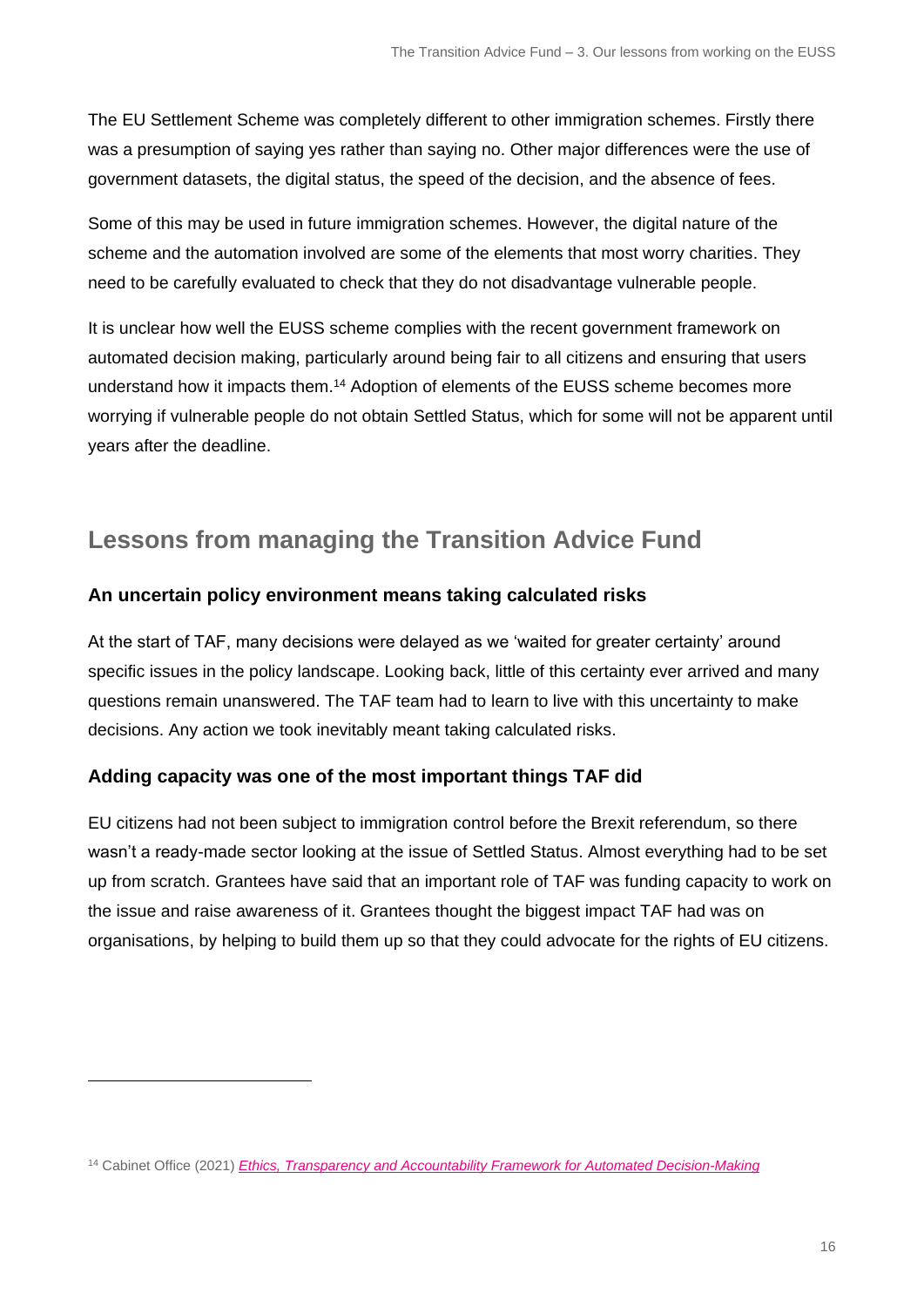#### **Coordination was an important part of TAF's value**

Many of TAF's grantees shared how helpful it was to have TAF facilitate connections and conversations between partners. For example, pushing for the addition of an organisation like Unlock on the Home Office user group to advocate for the rights of vulnerable citizens has meant the issues faced by people with criminal convictions are far more prominent in conversations than they would have otherwise been. Similarly, TAF's grant to JCWI and the JCWI team's close working relationship with the TAF-funded Brexit Civil Society Alliance allowed for coordinated policy asks, joint letters, and advocacy work across the sector.

#### **The value of research grants varied**

Some of TAF's research grants have been the most impactful part of its work. That said, there has been a clear difference in the impact of research carried out on a topic that is core to the grantee organisation's work, and research that is not (for example, as a commission).

When the topic is core to the grantee's work, it means the grantee is more likely to be doing other complementary work which could contribute to follow-up advocacy, press, and networking, all of which increases its influence. In contrast, commissioned pieces of research, where the topic may have been a new one for the grantee organisation or less closely connected to other areas of the grantee's work, did not achieve the same level of traction.

For example, the small grant TAF gave to the Coram Children's Legal Centre in 2019 gave Coram the additional capacity needed to draw on work it would have been doing anyway and to extract meaningful evidence and insights to better advocate for those at risk of missing out on their status. Coram continued to draw on the findings of the research in its advocacy and campaigning work long after the grant ended.

#### **Agile grant-making is quicker, but has disadvantages**

From the start, TAF has emphasised informal, light touch due diligence and regular meetings so as to get money to organisations quickly. We also used existing documentation as much as possible for due diligence to minimise the administrative burden on applicants.

Rather than requiring lengthy application forms, we instead drew on concept notes, information shared during meetings and phone calls, plus existing documents such as charities' accounts, strategic plans, previous evaluations, and applications prepared for other funders.

Reporting requirements also aimed to be nimble, with monitoring based on mutually agreed milestones at the start of the project and conducted largely via meetings and phone calls rather than written reports.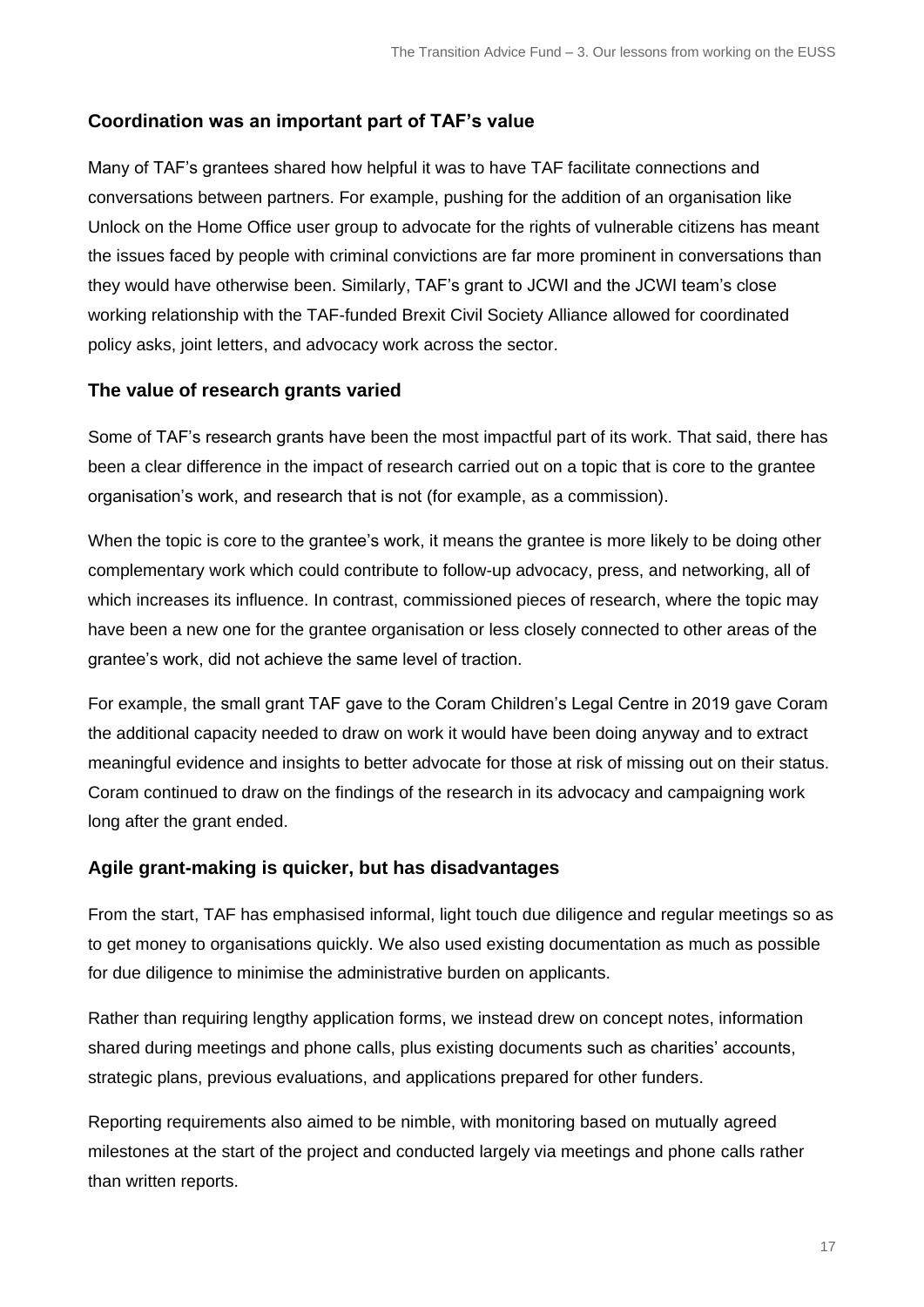By and large this approach has been successful, with many important grants made quickly and without too large a burden on grantees to fill out long forms. It has also levelled the playing field to some extent for grantees, as TAF's due diligence approach leaves less scope for organisations with the most skilled or well-resourced fundraising departments to be unfairly favoured. However, it has raised issues of transparency and consistency in our application processes. For example, ensuring we are asking grantees for the same level of evidence for each grant. It also made it more complicated for the TAF team to accurately communicate a project idea to the funder panel. Some grantees said the process by which grants were assessed and awarded felt unclear.

As a pooled fund, TAF had a ready-made network to draw upon for advice, learning, influence, and identifying new grantees. This enabled grants to be made quickly and with a lower burden of due diligence required. However, TAF's focus on existing networks and the lack of an open application process meant that the organisations funded tended to be drawn from an existing group of organisations already known to the funders and NPC.

#### **Using what we learnt from our research to feed into our own strategy**

In [TAF's coverage paper in 2018](https://www.thinknpc.org/resource-hub/settled-status-what-level-of-take-up-can-we-expect/) we predicted that it was highly unlikely that 100% of those eligible for Settled Status would be reached by the deadline, and after care would therefore be needed.

Although we recommended the Home Office take this into account for its work, we did not similarly build this prediction into our own strategy to ensure some of TAF's resources were available to provide this support. TAF's work could therefore have been improved with greater alignment of research findings to its ongoing strategy development.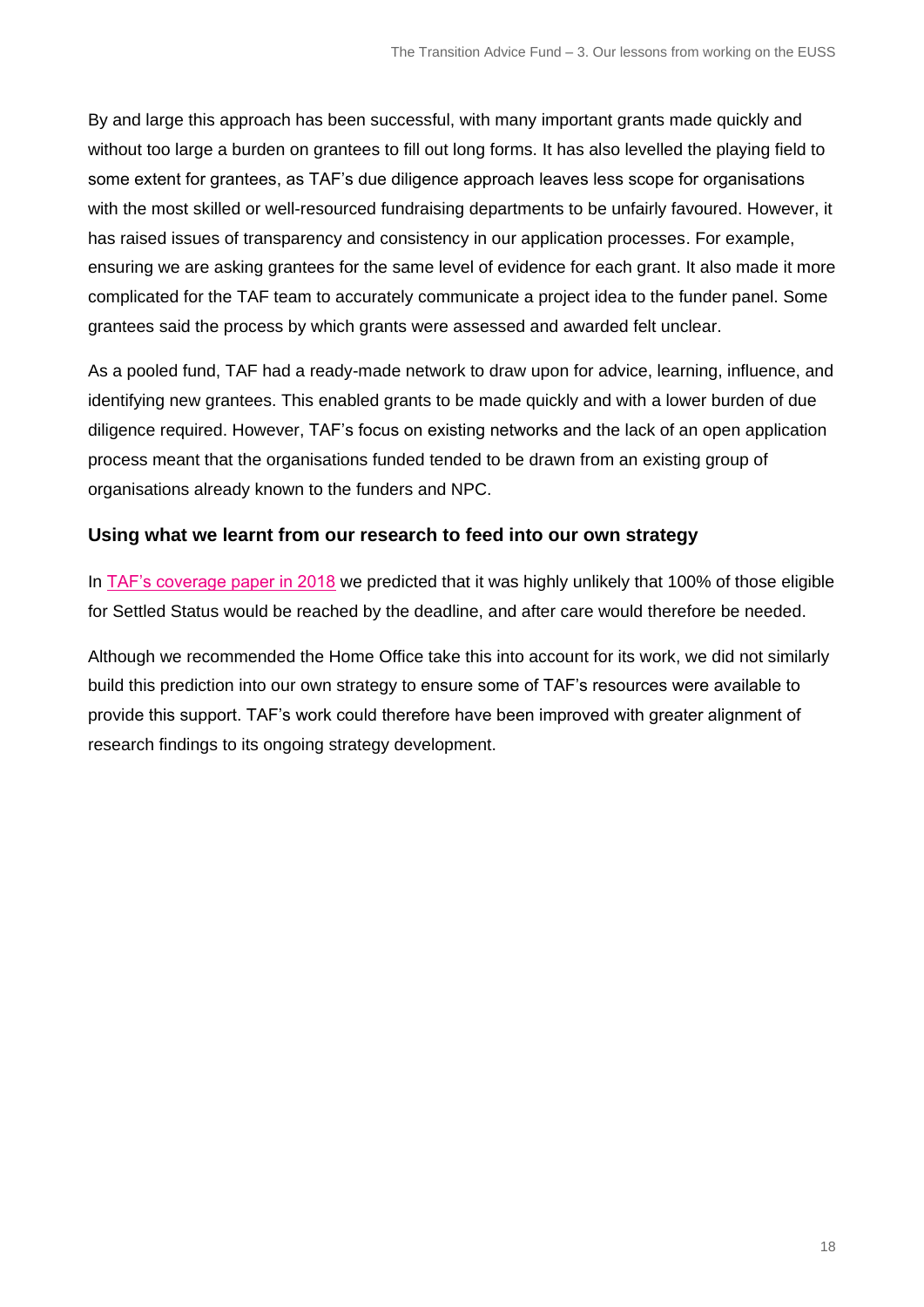## <span id="page-18-0"></span>4. Grantees and their achievements

TAF focused on supporting initiatives that would have multiplying effects across the sector and on the structure of the EUSS. It therefore did not concentrate on funding direct advice provision, but instead focused on three key areas:

- **Research** to understand the circumstances and needs of people eligible to apply for the EUSS to help inform design and delivery of the scheme.
- **Advocacy** to share research findings with policy makers and influencers to ensure the scheme meets the needs of those applying to it, particularly those at risk of missing out. This included engagement with stakeholders in government, the media, the wider voluntary sector and the public.
- **Sector coordination and capacity building** to ensure that the voluntary sector working on the EUSS had the skills, knowledge, and resources it needed to ensure that all EU citizens secured their right to continue to live and work in the UK.

For each of these three areas we will explain the initiatives TAF supported and give a few examples of projects in each area.

### **Research**

Since 2018, TAF has supported and published a range of research on the EUSS which has been widely read and cited in the sector. Separate to the research carried out by TAF itself mentioned in [Part 1,](#page-3-0) TAF has supported other organisations to research issues as broad as how many EU citizens are at risk of missing out on Settled Status to specific pieces on the details of the crossdepartment data sharing system introduced for the Settled Status process.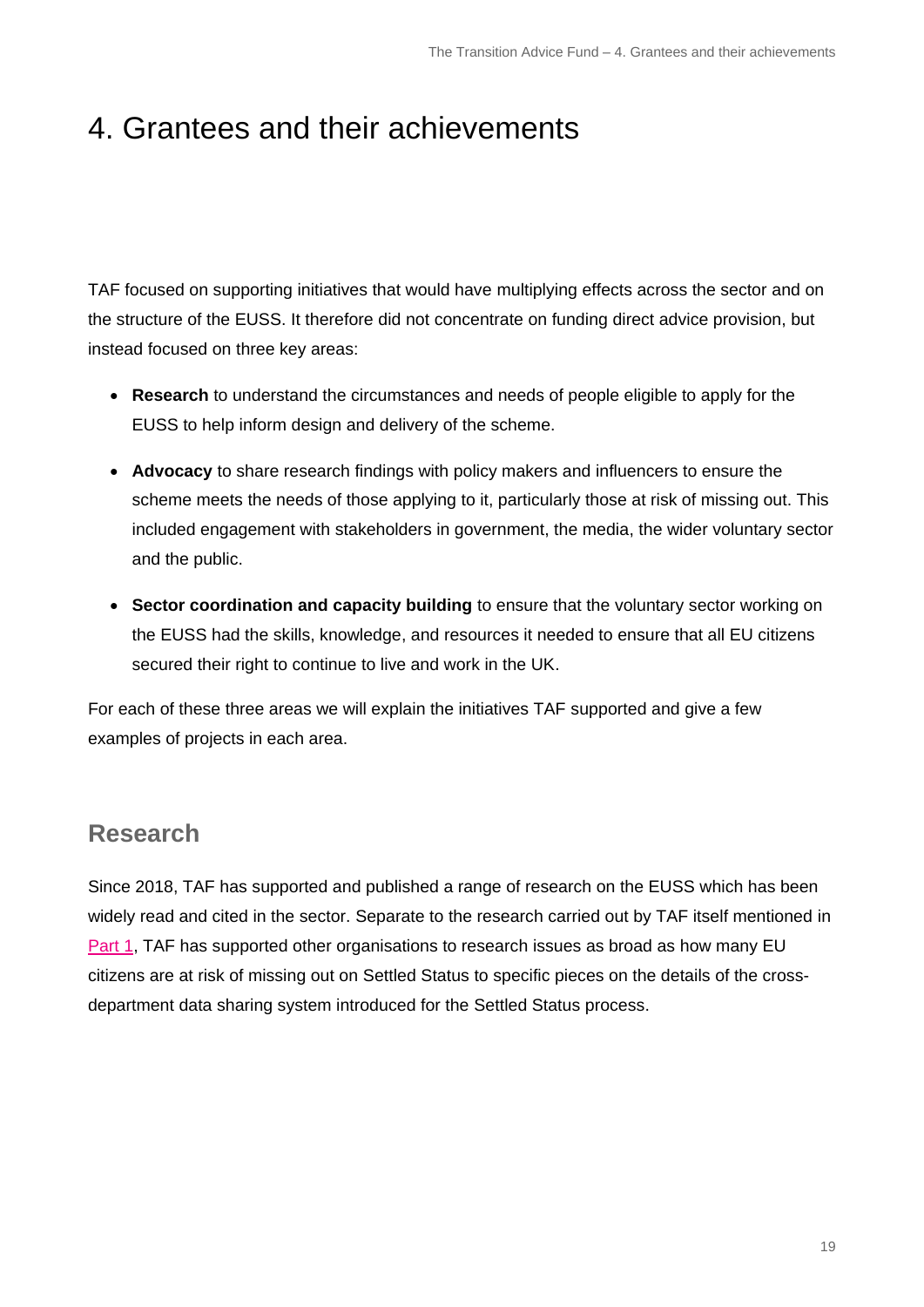

#### **Migration Observatory: Unsettled Status**

The Migration Observatory is a project based at the Centre on Migration, Policy and Society (COMPAS) at the University of Oxford which provides research and analysis on migration issues in the UK to inform the media, the public, and policy debates.

A TAF grant of £25,248 in 2018 funded the Migration Observatory's [Unsettled Status](https://migrationobservatory.ox.ac.uk/resources/reports/unsettled-status-which-eu-citizens-are-at-risk-of-failing-to-secure-their-rights-after-brexit/) report. This research assessed which EU citizens are most at risk of missing out on Settled Status after Brexit, estimated how many were in each of these groups, and outlined the key challenges for the government in reaching them.

The report was widely read and used to inform the work of a range of other sector stakeholders from **British Future** to the *Institute for Government* as well as the Home Affairs Select Committee's report on the progress of the EUSS.<sup>15</sup>

In 2020, TAF gave a further grant for the Migration Observatory to update Unsettled Status to highlight which issues and groups remained of most concern for the final year of the scheme.



#### **British Future: Getting it right from the start**

British Future is an independent, nonpartisan think tank seeking to involve people in an open conversation about identity, integration, migration, and opportunity.

TAF awarded British Future £10,000 in 2018 to support research, convening and advocacy on the Settled Status scheme.

British Future's report, Getting it right from the start: [Securing](http://www.britishfuture.org/publication/getting-right-start-securing-future-eu-citizens-uk/) the future for EU citizens in the UK, was published in January 2019. Drawing on *Unsettled Status*, the report examined in detail the barriers to either Pre-Settled or Settled Status, including awareness of the scheme and finding the system too difficult to navigate. The report also included five suggested 'remedies' for the government attempting to register all EU citizens by the deadline.

<sup>15</sup> Home Affairs Select Committee (2019) "EU Settlement Scheme", available online here: <https://publications.parliament.uk/pa/cm201719/cmselect/cmhaff/1945/194502.htm>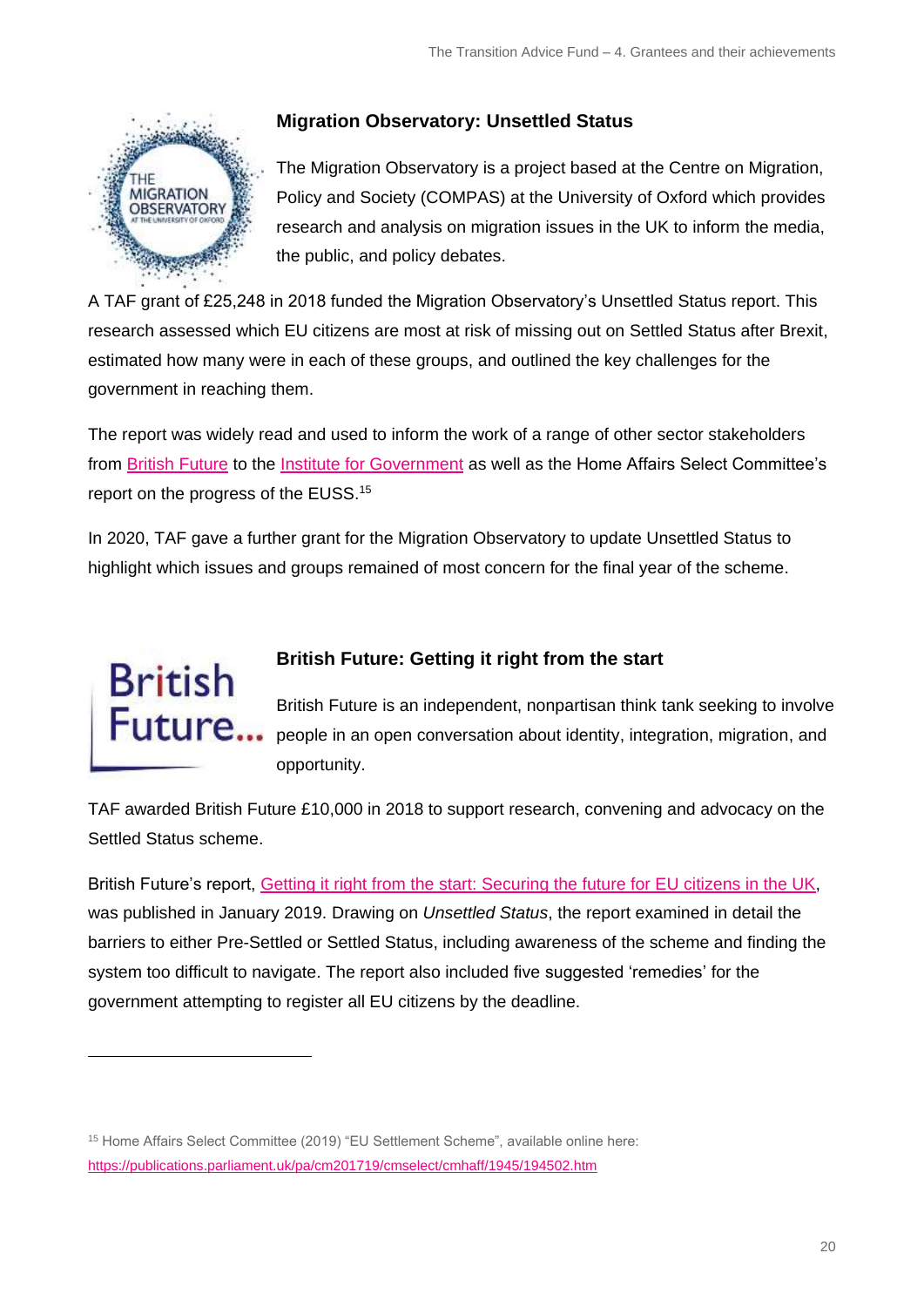The report was widely read in the sector and featured in national media including the [Guardian,](https://www.theguardian.com/politics/2019/jan/21/eu-citizen-registration-in-uk-could-become-new-windrush-say-migration-experts) Sky [News](https://news.sky.com/story/eu-settled-status-launch-sparks-fears-of-a-new-windrush-11613355) and the [Huffington Post.](https://www.huffingtonpost.co.uk/entry/settlement-scheme-eu-citizens-windrush_uk_5c45b616e4b0bfa693c58005) British Future gave verbal evidence based on the report to the Home Affairs Select Committee on the EUSS<sup>16</sup>.

British Future was asked by Alberto Costa MP to be the secretariat of a new All Party Parliamentary Group on Citizenship and Citizens' rights, which will allow them to continue drawing attention to these issues in the coming months.



#### **ILPA/The Open Rights Group**

The [Immigration Law Practitioners Association \(ILPA\)](http://www.ilpa.org.uk/) is a professional association, the majority of whose members are lawyers and advisers practising immigration, asylum and nationality law. [Open Rights Group](https://www.openrightsgroup.org/)  [\(ORG\)](https://www.openrightsgroup.org/) is a UK based digital campaigning organisation working to protect the rights to privacy and free speech online.

TAF funded a collaboration between ILPA and ORG with £9,000 over four months in 2018-19 for research and engagement into the new cross-department data sharing system introduced for the Settled Status process.

Following this work, the Home Office published further details on the data checks including a memorandum of understanding on the checks it holds with the Department for Work and Pensions.

In June 2020, ILPA and the ORG submitted a range of suggestions to the Home Office on how the automated residency checks could be improved, such as notifying applicants if the checks have not established five years residence.

<sup>16</sup> Home Affairs Select Committee (2019) "EU Settlement Scheme", available online here: <https://publications.parliament.uk/pa/cm201719/cmselect/cmhaff/1945/194502.htm>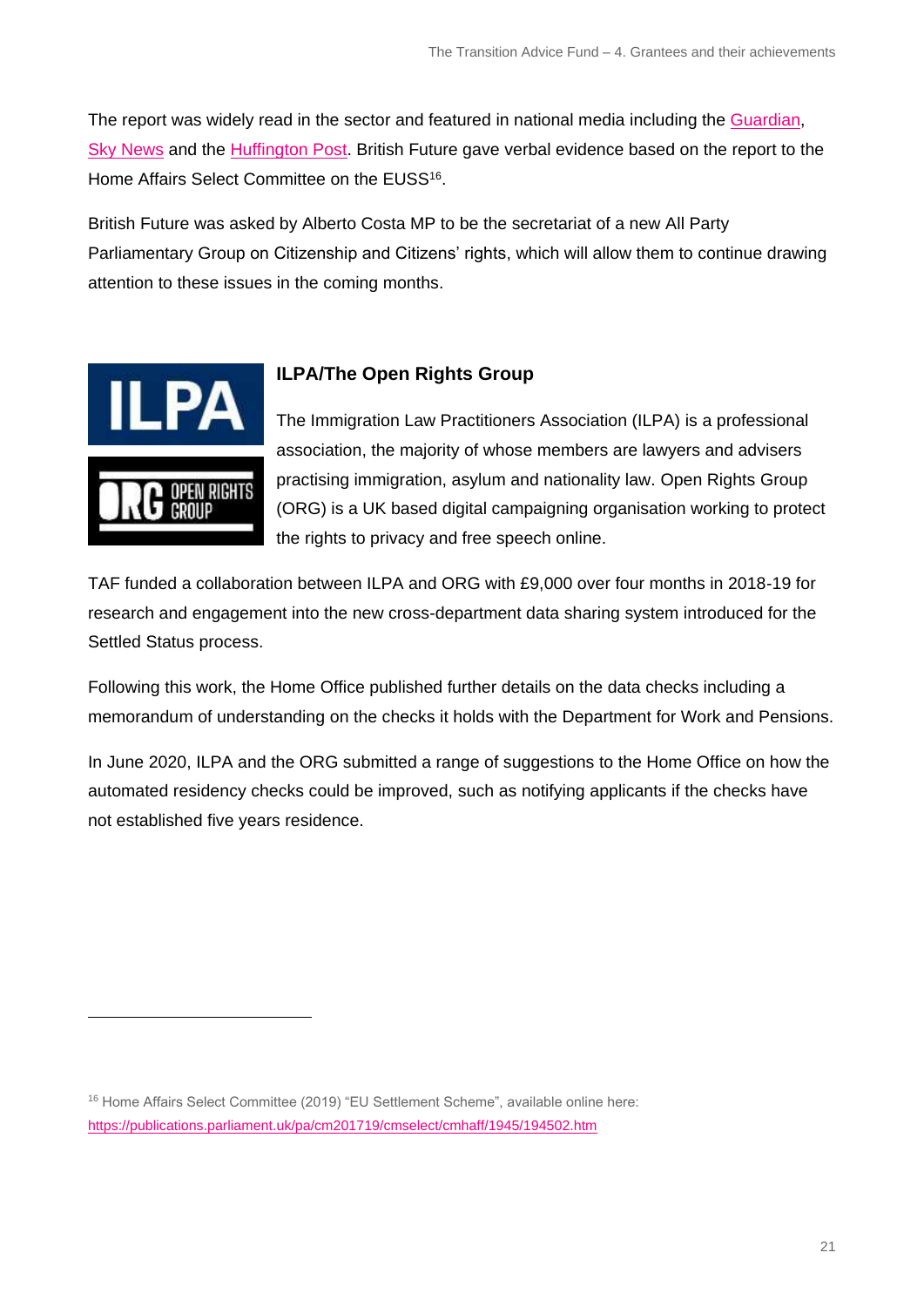### **Advocacy**

As well as research, the TAF has funded advocacy focused organisations and projects designed to draw attention in government, the voluntary sector and among the public to the issues within the EUSS. As TAF was one of the first funders focused specifically on Settled Status, many of the organisations it supported early on have gone on to become crucial contributors to the public debate as the EUSS grew in prominence.



**million** [The3million](https://www.the3million.org.uk/) is an EU citizen-led campaigning and advocacy group formed after the Brexit referendum in 2016 to protect the rights of EU citizens resident in the UK.

The3million was one of the first organisations TAF funded, supporting its establishment with core grants totalling £149,800 in 2018 and 2019 to support advocacy work in the UK and EU and to build its organisational capacity. TAF was one of the first charitable funders to support The3million.

The3million have grown to be one of the most prominent voices on EUSS-related issues and are widely consulted on it, including by the government on the structure of the Independent Monitoring Authority for the EUSS. Their work has been celebrated as key to the government removing the £65 fee for Settled Status. Now, the3million continue to push the Home Office for changes to the settlement scheme to make it more straightforward and accessible, including calling for a declaratory scheme and physical documents as proof of status[.](https://www.the3million.org.uk/)



#### **IMiX**

IMiX (Integration and Migration Exchange) is an agency working with partners to encourage a coherent and positive conversation around refugees and migration.

TAF awarded IMiX £77,671 over 12 months to do media and communications on the EU Settlement Scheme.

This included simple awareness-raising materials and working with charities to identify and support potential media case studies and raise the profile of the scheme and its impact.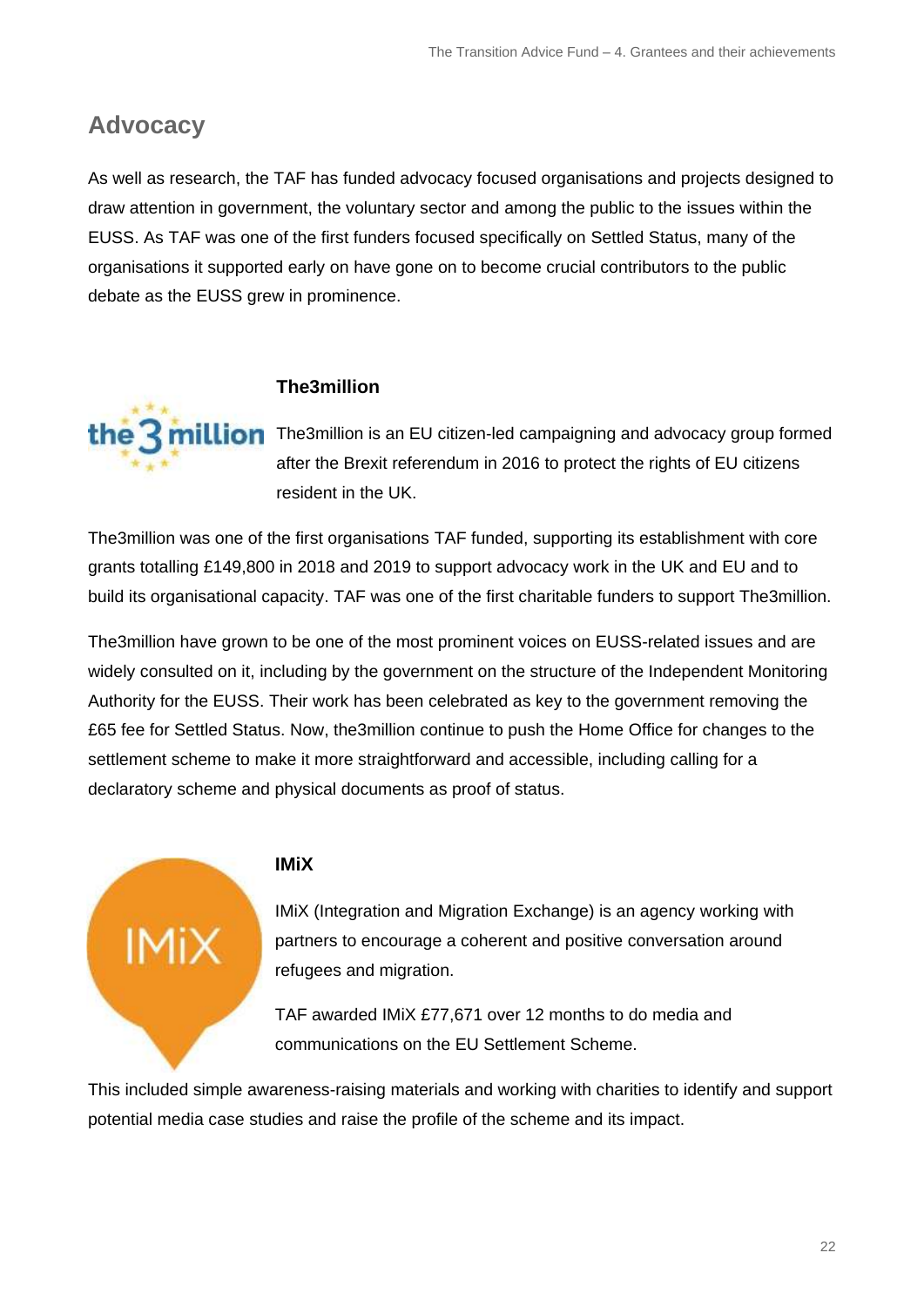IMiX work focuses both on reaching EU citizens directly and reaching the government. It produced a suite of information materials to raise awareness and understanding of the scheme among vulnerable applicants. It also sits on the Home Office steering committee on communications.

IMiX facilitated and provided evidence for a Guardian ['Long Read'](https://www.theguardian.com/politics/2019/oct/08/ive-been-here-50-years-the-eu-citizens-struggling-for-the-right-to-stay-in-britain) on Settled Status in October 2019 which highlighted the difficulties many are facing with the application process. Other TAF grantees including EERC, Migration Observatory and JCWI contributed to the article.

#### **Coram Children's Legal Centre**

**COPAM CHC** Coram CLC is a charity which exists to promote and protect the legal **Children's Legal Centre** rights of children. Coram CLC does this through legal advice and representation, policy work, research, and sector capacity building.

TAF awarded Coram CLC a grant of £7,500 over three months in 2018-19 to assist children in the Pilot Beta 2 testing phase of the EU Settlement Scheme. The grant also enabled Coram CLC to analyse findings from the pilot, which were published in March 2019 and received media coverage from the Guardian and Al Jazeera. Coram gave verbal evidence to the Home Affairs Select Committee's examination into the EUSS based on the report and continues to campaign publicly on the issues it raised.<sup>17</sup>

### **Sector coordination and capacity building**

Finally, TAF has also focused on coordinating and building the capacity of the voluntary sector working on the EUSS. This involves funding coordination roles to reduce duplication and maximise collaboration across the sector, and organising events and projects related to specific issues likely to affect the sector, such as OISC registration for organisations providing advice.

<sup>17</sup> Home Affairs Select Committee (2019) "EU Settlement Scheme", available online here: <https://publications.parliament.uk/pa/cm201719/cmselect/cmhaff/1945/194502.htm>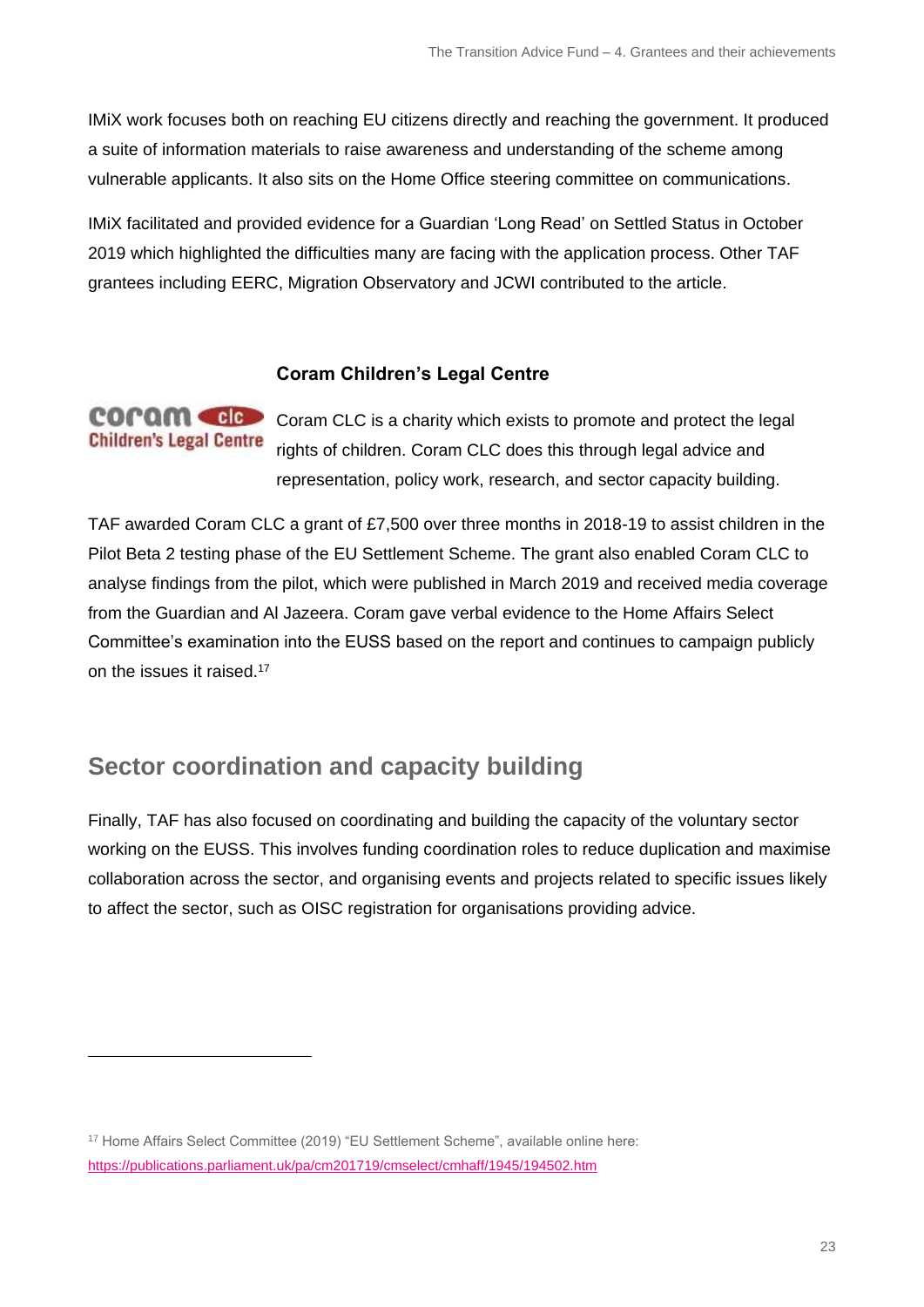

#### **Joint Council for the Welfare of Immigrants**

The Joint Council for the Welfare of Immigrants (JCWI) is an immigration and human rights charity providing immigration, asylum, and nationality legal advice, and campaigning for improvements to immigration policy.

TAF awarded JCWI £111,500 over two years for outreach, advocacy, and coordination work on Settled Status. Its work has included a range of coordination, legal challenges, outreach, and policy briefings highlighting issues to do with EUSS. In what has been described as the first substantive challenge to Brexit legislation, JCWI and the Public Law Project threatened the Home Office with judicial review of the EUSS to push it to fix some systemic issues. The Home Office settled with concessions amending rules about who caseworkers can refuse Settled Status to.

In March 2020, JCWI published [a briefing](https://www.jcwi.org.uk/Handlers/Download.ashx?IDMF=a27b749a-2329-4b0d-82b4-934b6b0ce2b3) on Settled Status with recommendations for the Home Office including: automatically granting all EU citizens Settled Status or putting in place a legal presumption allowing people to convert Pre-Settled to Settled Status without having to provide further documents. The JCWI continue to push for the government to do more to ensure vulnerable EU citizens secure their status. In January 2021, it published a report on EU carers,<sup>18</sup> highlighting how one in three had not heard of the EUSS before they were approached by researchers.



#### **Roma Support Group**

<span id="page-23-0"></span>Roma Support Group is a Roma-led charity working with East-European Roma refugees and migrants. It offers services, works to overcome

prejudice and vulnerability, and promotes an understanding of Roma culture. TAF gave them £22,500 for coordination and campaigning support for Roma-led and Roma-facing charities.

The Roma Support Group has published reports on the barriers Roma people face registering for the EUSS, developed materials for Roma communities such as a "Brexit Information Guide" with a series of videos providing EUSS information in the Romanes language, and cultivated a network of Roma groups to increase the visibility of Roma people within the EUSS scheme.

<sup>&</sup>lt;sup>18</sup> JCWI (2021) 'When the clapping stops: EU Care Workers after Brexit', available online here: <https://www.jcwi.org.uk/when-the-clapping-stops-eu-care-workers-after-brexit>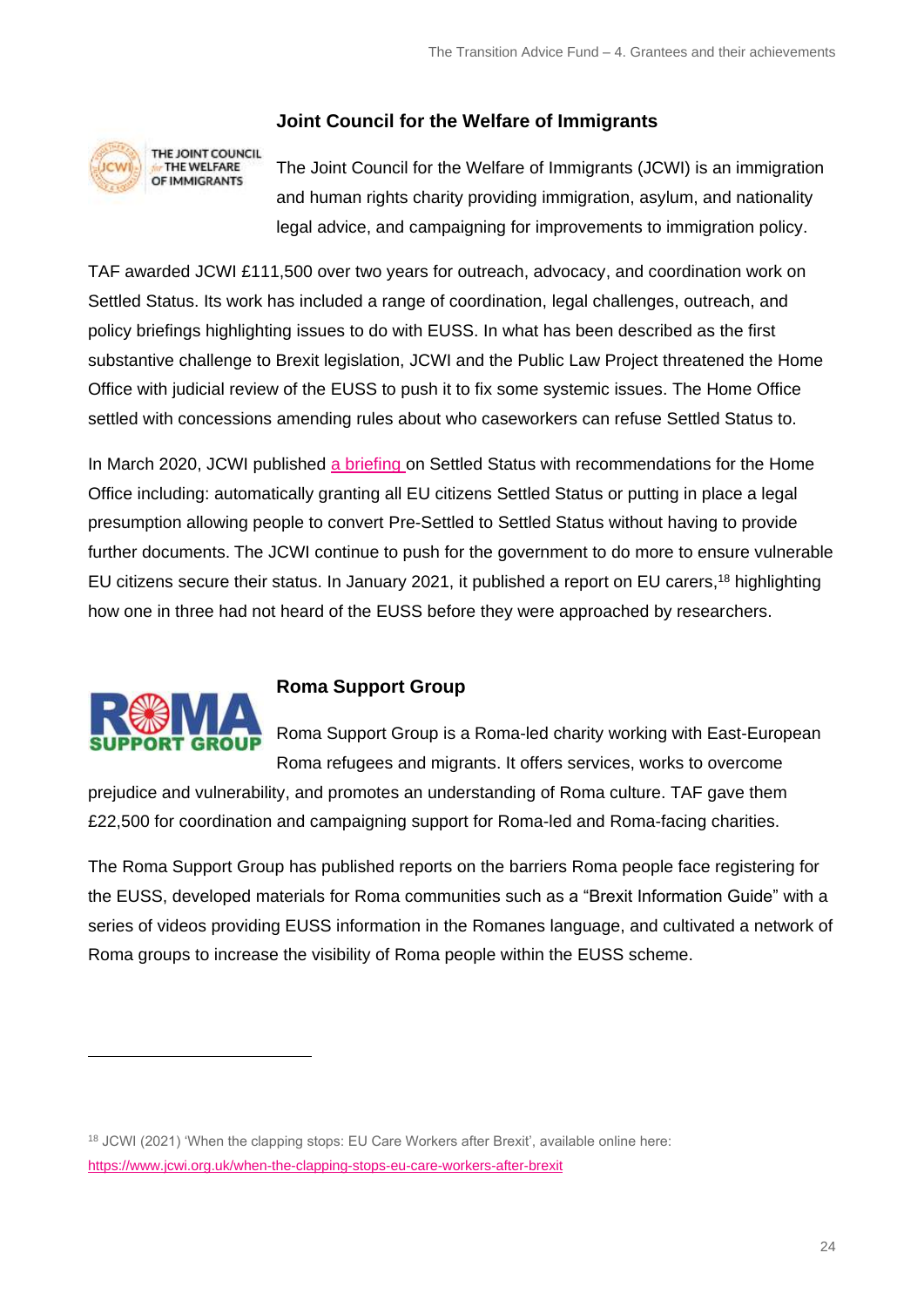## 5. Conclusions

Nearly 5 million people have been registered through the EUSS, but the situation is not settled. The scheme has been more successful than first feared, but as the deadline passes questions remain. The EUSS is a good example of how civil society can help make policies and practices better. Civil society groups campaigned against fees, ensured vulnerable people were included, and highlighted issues around children in care, for example. Civil society has been an important partner for the government in helping vulnerable people apply, which has ensured good take-up.

The scheme was designed to be as simple as possible, and for many it has been. However, there are still fundamental problems. For example, the digital-only application makes it difficult for people with limited access to the internet, such as people in care homes. This is worrying considering that it is likely that this will be the template for future immigration schemes. It may be years or decades before problems come to light as the government is unlikely to consciously look for such evidence.

Two features of the EUSS, that you can repeatedly apply and that people can be awarded Pre-Settled Status, mean that the scheme has not yet been tested in court. We are therefore unsure how fair it is and we lack information about the types of people applying to see whether it is transparent. A lot depends on the IMA and we are yet to see how well the IMA will work.

The refusal to make the EUSS a declaratory scheme perhaps makes it inevitable that 100% coverage will not be reached. As it stands, anyone who has failed to apply before the 30 June 2021 deadline will become illegally resident overnight. The Home Office has said it will respect good reasons for missing the deadline but has not clarified what a good reason would be. Again, the role of the IMA is crucial here for ensuring that nobody is unfairly treated.

For those who have successfully secured their status, the absence of physical proof has created an unprecedented situation in which millions of people will have to demonstrate their immigration status for housing and employment digitally. Employers and landlords who are used to physical residence cards may find this confusing, and we are already seeing discrimination as a result.

TAF has played a significant role in bringing capacity and light to what might have been an overlooked issue. There are many vulnerable people who have protected their right to stay in the UK thanks to civil society's response. Even so, outstanding issues mean it will be many years before we truly know how many have been denied their rights.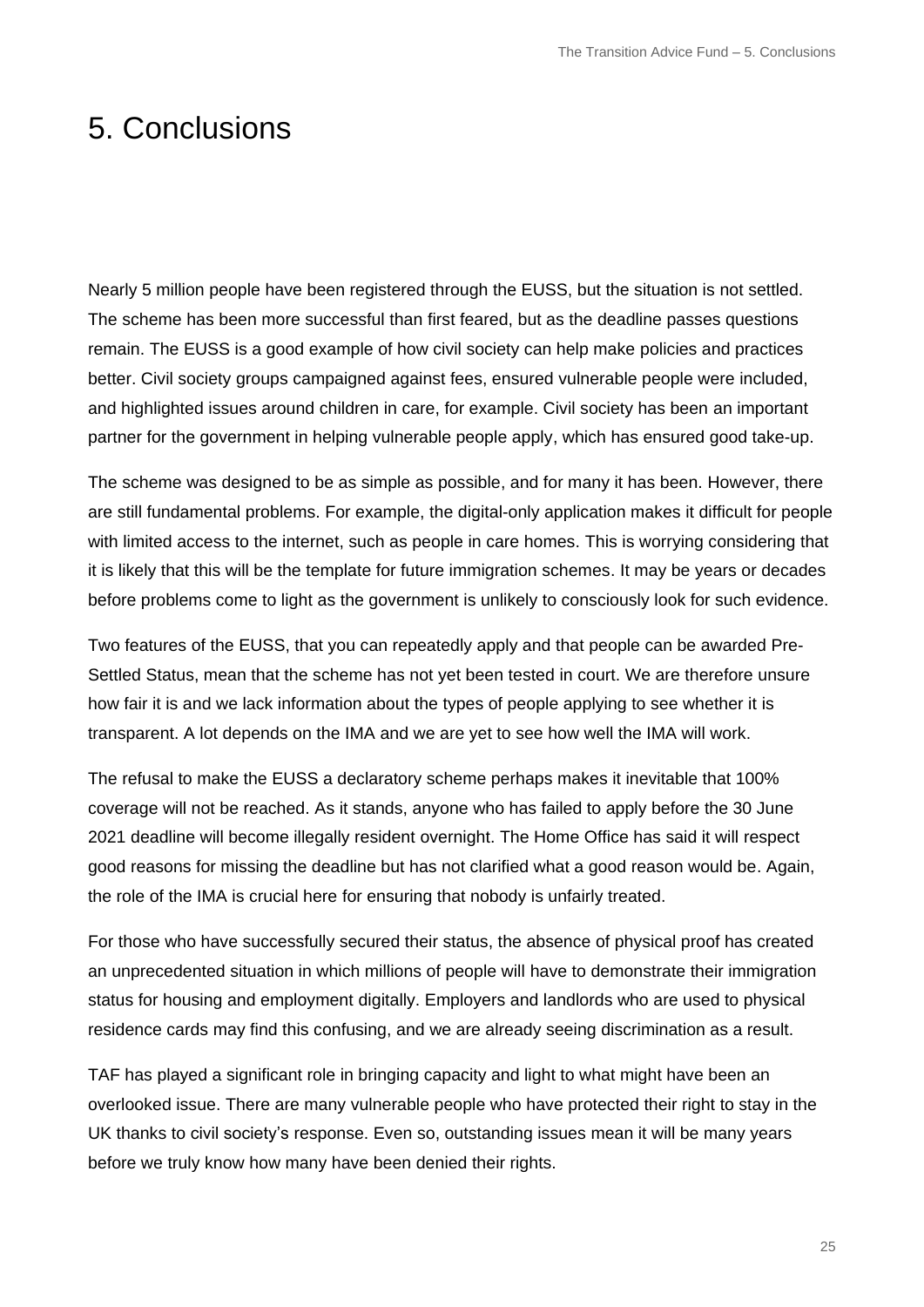## <span id="page-25-0"></span>Appendix

### **Grantee feedback**

In January 2020 the TAF team ran an online survey of how grantees perceived TAF and our work. We received 15 responses, of whom 11 completed the whole survey. The survey was based on reports by the US-based Centre for Effective Philanthropy and focused on grantees' perceptions of TAF's impact, grant-making processes, relationships with grantees, and transparency. The survey was fully anonymous and we specifically asked grantees to be honest with us both about what TAF had done well and what we could improve.

Respondents were given the option of rating the TAF's impact on a range of issues from 1 (no impact) to 7 (significant impact).

Key findings included:

- **Grantees scored TAF highly for impact on its stated aim of improving access to the Settled Status scheme for 'vulnerable' groups**, giving the Fund an average of 6 on a scale of 1 (no impact) to 7 (significant positive impact).
- **Grantees feel our biggest impact has been on organisations (average 6.45)** rather than on the state of public policy (5.5) or the state of knowledge of the Settled Status Scheme (5.6), although these scores are still positive overall.
- **TAF grants have enabled organisations to add new programmes of work, enhance capacity, and expand existing programmes**, rather than maintaining existing work.
- **Grantees report favourably on their interactions with the Fund**, with TAF staff given a score of 6.64 for responsiveness and 6.8 for how comfortable grantees felt approaching the Fund if a problem arises.
- **Grantees' responses on how accessible the Fund is to grant applicants are slightly**  less positive, with an overall score of 5.27 (1 is 'some organisations are favoured over others' and 7 is 'everyone has equal access'). This is perhaps unsurprising, given how TAF generally reached out to potential grantees directly to make quicker grants.